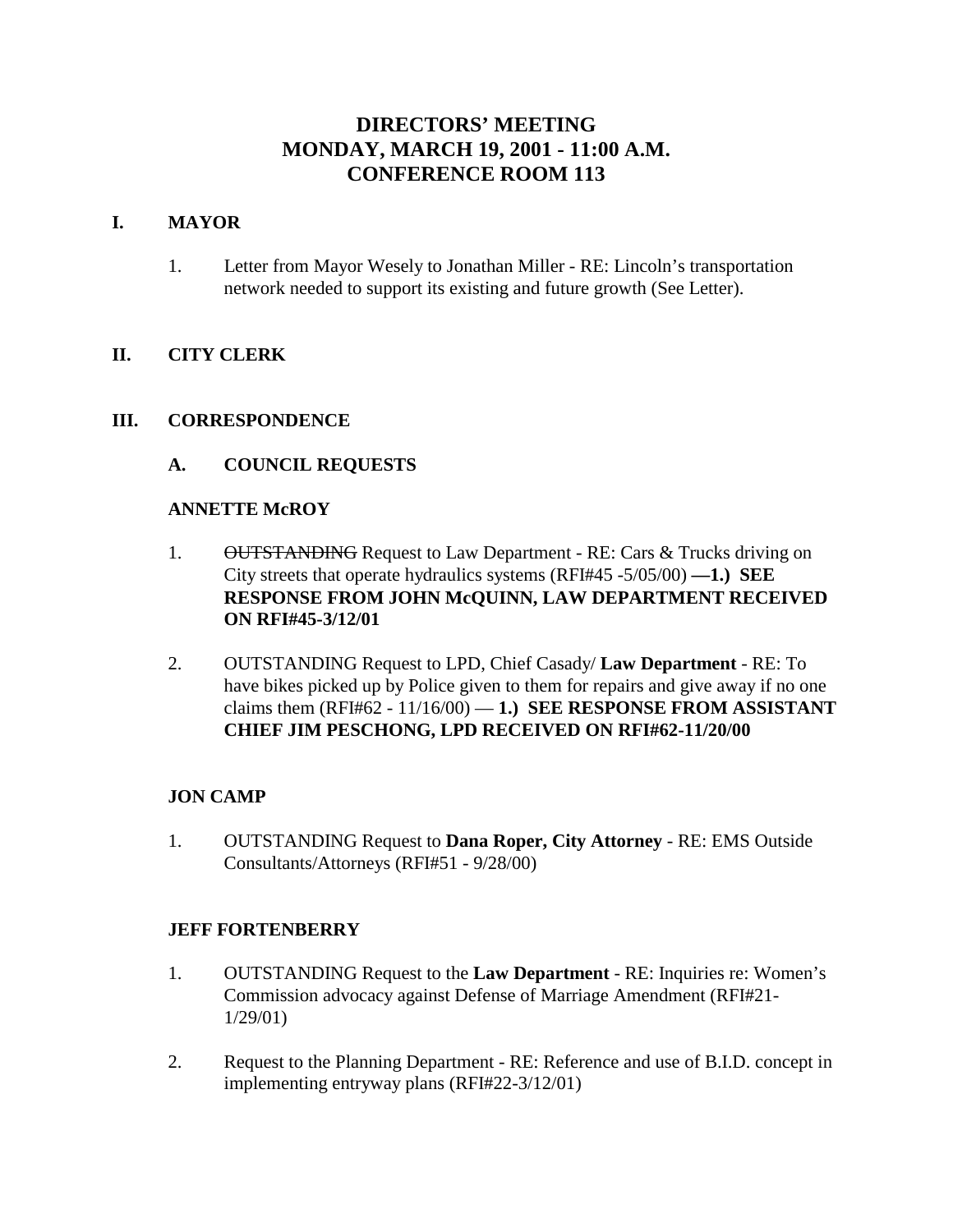## **JONATHAN COOK**

- 1. Request to the Public Works & Utilities Department, Allan Abbott RE: Snow Removal (RFI#33 - 3/05/01)
- 2. Request to the Public Works & Utilities Department, Allan Abbott RE: Crosswalk at  $13<sup>th</sup>$  & Saratoga (RFI#34 - 3/05/01)
- 3. Request to the Public Works & Utilities Department RE: The railroad crossing on the 700 block of Old Cheney Street (RFI#35-3/12/01)

# **B. DIRECTORS AND DEPARTMENT HEADS**

### **FINANCE/CITY TREASURER**

1. Material from Don Herz and Melinda Jones - RE: Resolution & Finance Department Treasurer Of Lincoln, Nebraska - Investments Purchased between March 5 and 9, 2001.

## **PLANNING**

- 1. Letter from Kathleen Sellman to Alene Anderson-Swinehart, Irvingdale Neighborhood Association President - RE: Her support for the "Southeast Lincoln/Highway 2 Subarea Plan" (See Letter).
- 2. Letter brought down by Jean Walker letter from J. Greg Schwinn, Vice Chair, Lincoln/Lancaster County Planning Commission to Steve Henrichsen - RE: Infrastructure Financing Study (See Letter).
- 3. Material from Jean Walker RE: Street Vacation No. 01003 (Bill No. 01-39) (No.  $9<sup>th</sup>$  & X Street) (See Material).

### **PLANNING COMMISSION FINAL ACTION . . . . .**

- 1. Final Plat No. 00016 Landmark Corporate Center Addition (No. 33rd & Folkways Blvd.) Resolution No. PC-00660.
- 2. Special Permit No. 1884 (Personal wireless facility So.  $17<sup>th</sup>$  & Garfield Streets) Resolution No. PC-00661.
- 3. Special Permit No. 1891 (Wireless communications facility  $17<sup>th</sup>$  & Garfield) Resolution No. PC-00662 - **DENIED.**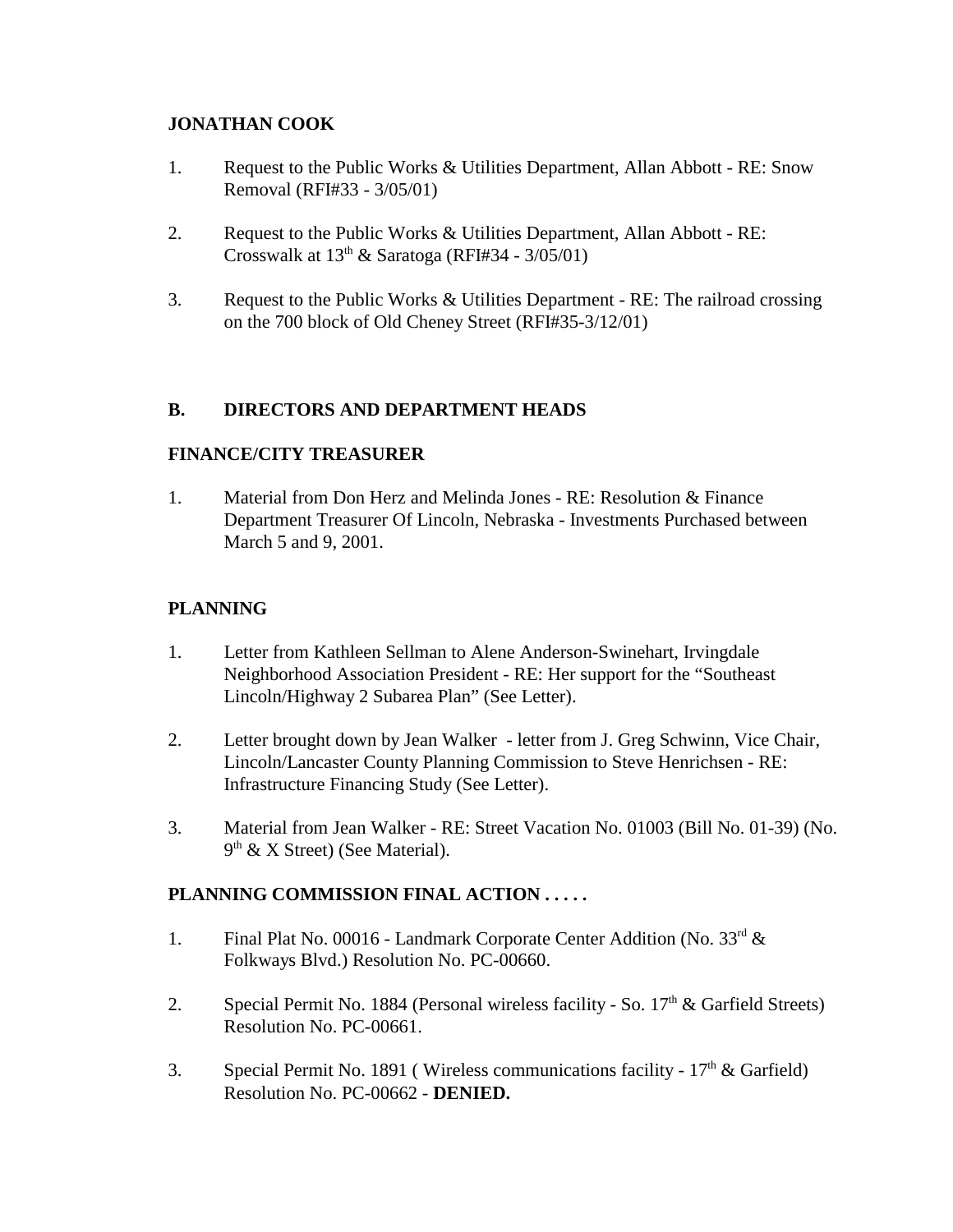### **PUBLIC WORKS & UTILITIES DEPARTMENT**

1. Public Works & Utilities Advisory - RE: A public information meeting regarding the rehabilitation of South Street from  $55<sup>th</sup>$  to  $70<sup>th</sup>$  and  $56<sup>th</sup>$  Street from South to Saylor Streets on Monday, March 26, 2001 from 4:00 p.m. to 5:00 p.m. at Gere Library (See Material).

# **WEED CONTROL AUTHORITY**

1. Combined Weed Program - City Of Lincoln - February 2001 Monthly Report - Noxious Weed Control Authority.

# **C. MISCELLANEOUS**

- 1. E-Mail from Carlos M. Terron RE: The packet of material that he sent to them and in regards to the Sister City Program - Also Joan Ray responded back - (See E-Mail).
- 2. Letter from Stan Quy, Acting Secretary's Representative, U.S. Department of Housing and Urban Development Secretary's Representative, Great Plains - Kansas City - RE: HUD's Secretary Mel Martinez announced the availability of \$2.75 billion dollars in grants to fund HUD programs in communities across this nation for fiscal year 2001 (See Material).
- 3. Material from James L. Wilson, President, Laser Inc. RE: The Lincoln Skywalk West Link Project (See Material).
- 4. E-Mail from Lynn Robeson RE: Mobile home association answer to Rick Peo (See E-Mail).
- 5. E-Mail from Lynn Robeson RE: High Utility Bills (See E-Mail).
- 6. E-Mail from Sherri Haber RE: Lancaster Event Center liquor license (See E-Mail).
- 7. E-Mail from Ed Caudill RE: Opposed The proposed salvage yard to be placed next Northwest Lincoln's largest park, Oak Lake (See E-Mail).
- 8. E-Mail from Jerrie RE: He is glad that the Amigos is going in at  $27<sup>th</sup>$  & Capitol Parkway (See E-Mail).
- 9. E-Mail RE: The Lincoln's New Children's Museum (See E-Mail).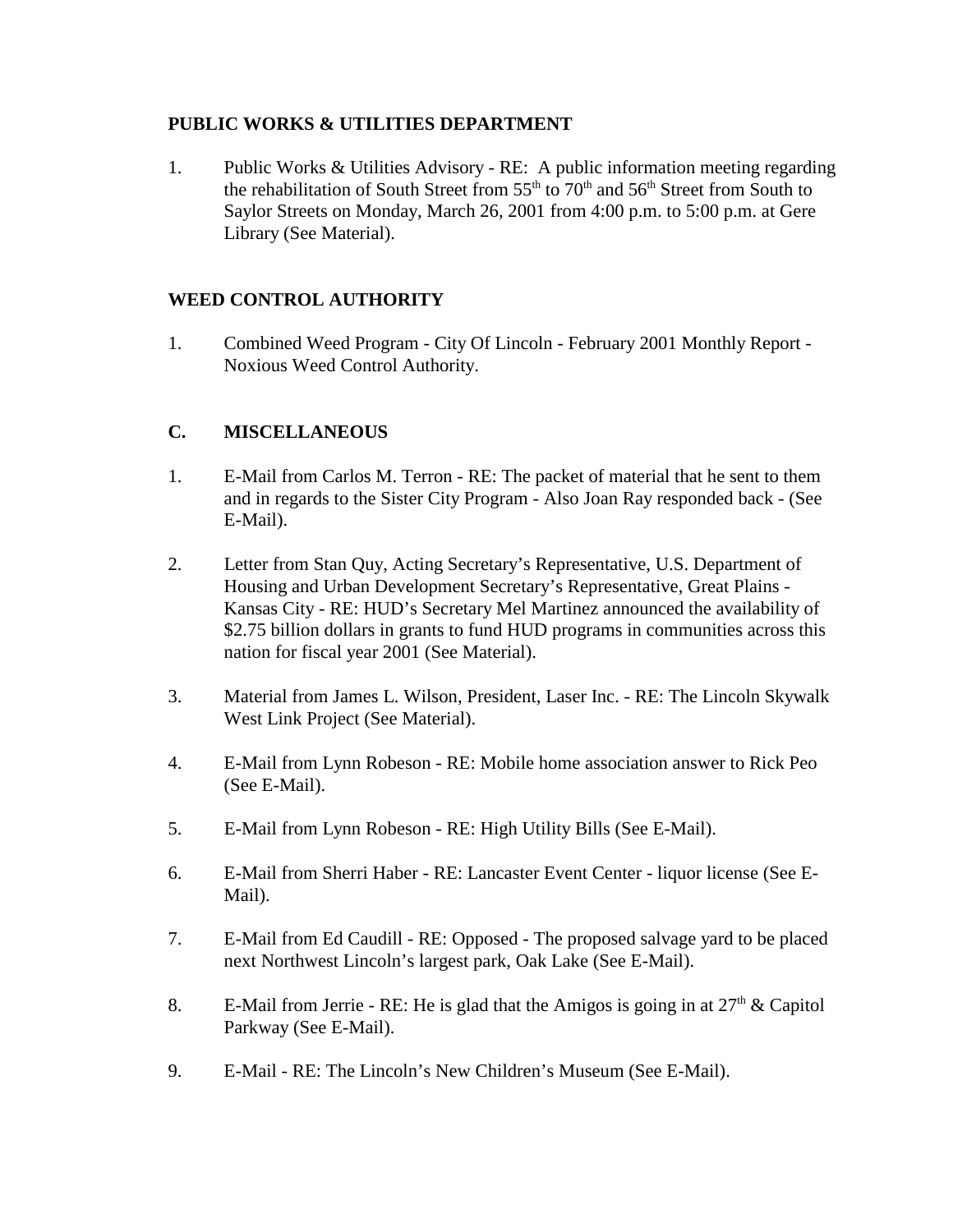- 10. E-Mail from Lynn Robeson RE: LMC 21.56 (See E-Mail).
- 11. E-Mail from Karen Blessen RE: Carstens Salvage Lot, 1<sup>st</sup> & Charleston (See E-Mail).
- 12. E-Mail from Kelly Nash RE: Carstens Salvage Lot, 1<sup>st</sup> & Charleston (See E-Mail).
- 13. E-Mail from Frank L. Vogt RE: Beltway to the East and South of Lincoln (See E-Mail).

## **IV. DIRECTORS**

### **V. CITY COUNCIL MEMBERS**

### **VI. ADJOURNMENT**

DA31901/tjb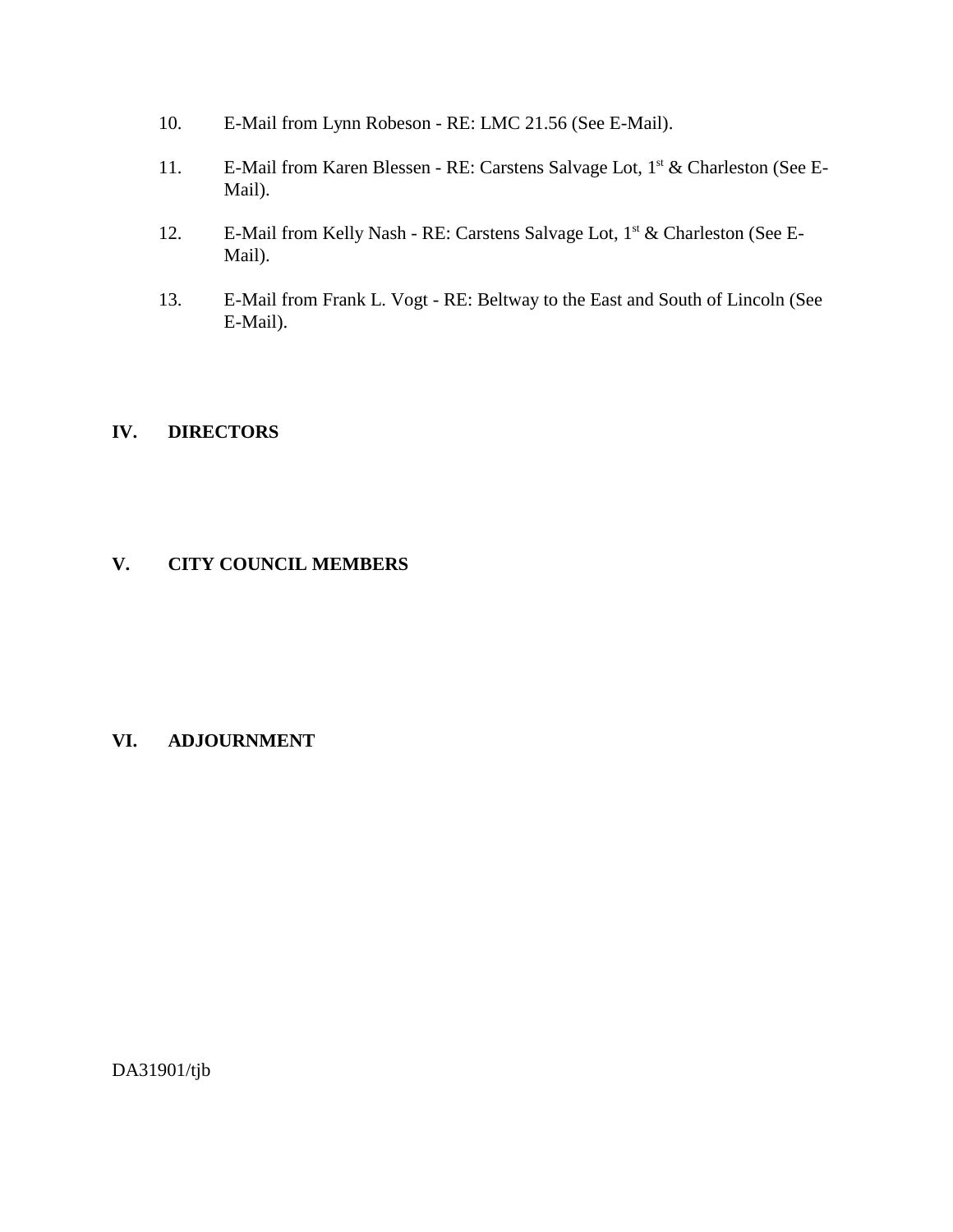# **DIRECTORS' MEETING MINUTES MONDAY, MARCH 19, 2001 CONFERENCE ROOM 113**

**Council Members Present:** Jerry Shoecraft, Chair; Jeff Fortenberry, Vice-Chair; Coleen Seng, Jon Camp, Jonathan Cook, Annette McRoy, Cindy Johnson.

**Others Present:** Mayor Don Wesely, Mark Bowen, Ann Harrell, Jennifer Brinkman, Mayor's Office; Joan Ross, City Clerk; Dana Roper, City Attorney; Directors and Department Heads; Darrell Podany, Aide to Council Member Camp & Council Member Johnson; Karen Shinn, Aide to Council Member Fortenberry; Tammy Bogenreif, City Council Staff, and Chris Hain, *Lincoln Journal Star* Representative.

#### **I. MAYOR**

Mayor Don Wesely stated to Council that Kent Morgan has put together a summary of some of the figures they initially received on the Census, which are very exciting. Mayor Wesely stated that he was very pleased with the results and the City of Lincoln will now increase to 225,000 and the County to 250,000. Mayor Wesely stated to Council that these are very significant figures and substantial growth in addition to what they had anticipated. Mayor Wesely stated to Council that the figures they were anticipating would have been more like 217,000 or 218,000 so they had under estimated the growth for the last 10 years.

Mayor Wesely stated that this is important, as they look at the next 10 years and beyond as the Comprehensive Plan is put together they need to now use figures that they are seeing of higher growth rate then they have been anticipating. Mayor Wesely stated to Council that it shows a comparison with Omaha and again they impair favorably, although Omaha is doing very well as Lincoln.

Mayor Wesely stated to Council that then it goes back in time and shows over a period of time what the figures have been for the County and the City and some of the Metro Area comparisons that Kent Morgan has put together for them. Mayor Wesely stated that on the last page of the hand-out is some ethnic changes. Mayor Wesely indicated to Council that he thinks they all sensed rapid growth in the last 10 years, but they didn't realize just quite how significant it was going to be. Mayor Wesely stated to Council that he thought this would be handy for them to use. Mayor Wesely stated to Council that if they have any questions about it, he highly recommends Kent Morgan as their resource, that Mr. Morgan does a terrific job monitoring the Census for them.

Mr. Shoecraft stated to Mayor Wesely that on the back of the Race and Ethnic Comparisons and he was wondering what they mean by "Other". Kent Morgan stated to Mr. Shoecraft that actually they changed it a little bit, that before there was another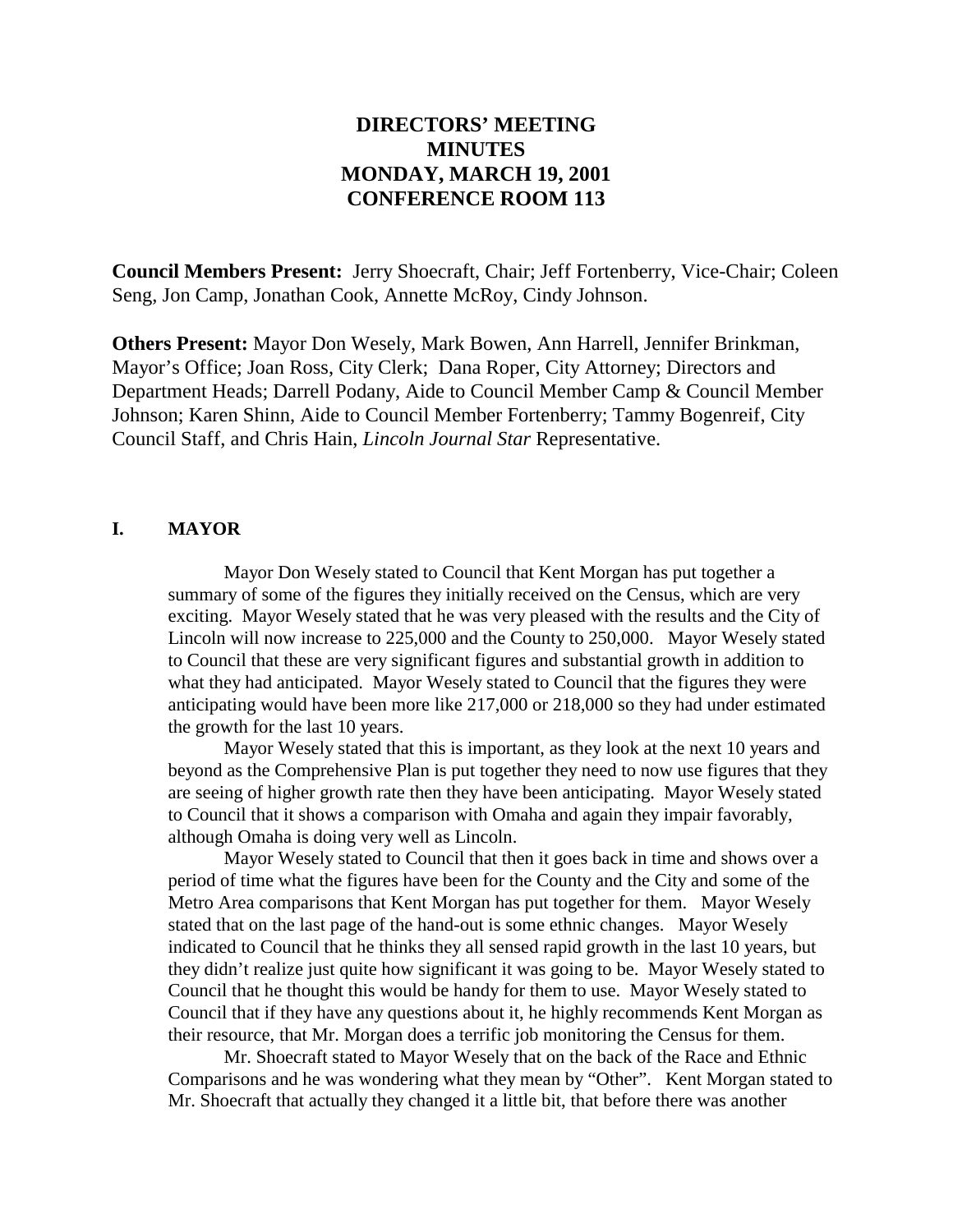category, but this year they allowed multipal racial categories so that they could say they're this race and that race, so that's why now they have two or more. Mr. Shoecraft asked Mr. Morgan so if they have any type of blood line in them they can register as "Other" and it will fall into these categories. Mr. Morgan stated to Mr. Shoecraft that they can make it "Other" a single one if they felt like they didn't have their category on it. or if they felt that they were two of them they could indicate those two, three or four and he thinks it is up to five different ones. Mr. Morgan stated to Mr. Shoecraft that it is a self-selection, so it's what you feel your racial background is.

Mr. Shoecraft asked how does this tie into Urban Development and the funding and the different things they can potentially get into. Marc Wullschleger stated to Mr. Shoecraft that it will definitely impact them, that they would hope that their neighborhood would increase and they will have more low modern income [inaudible]. Mayor Wesely stated to Mr. Shoecraft that a lot of Federal formulas are based on these numbers and that means more Federal aide. Mr. Wullschleger indicated to Mr. Shoecraft that most of their funds are based on low modern income, so race really doesn't effect it that much. Mr. Shoecraft stated to Mr. Wullschleger okay. Mayor Wesely stated to Council that he thinks this is really terrific news for Lincoln and Lancaster County. [Copy of the hand-out is on file in the City Council Office - "Year 2000 Census Tabulations"].

Mayor Wesely stated to Council that as he mentioned earlier he was going to talk to them about the Keno situation. Mayor Wesely stated to Council that they have had a formal appeal to his decision to terminate the contract they had approved with Lincoln Keno and he doesn't know if they have received their copy of it. Mayor Wesely stated to Council that the appeal goes to the Council and so they need to be aware of it. Mayor Wesely stated to Council that they have also appealed the decision by the State Revenue Department to not issue the license, so the issue is back on the table as to the future of Lincoln Keno. Mayor Wesely stated to Council that he wanted to lay out for them a potential strategy that he thinks makes some sense. [Council received a hand out - copy of hand-out is on file in the City Council Office] Mayor Wesely stated to Council that if they look at the article about Omaha that they'll see that their situation is [inaudible] in Bellevue, who picked the same group a couple of years ago to do their second Keno operation and they're looking at background information. But they seemed to be satisfied with the way they have handled themselves in Bellevue, than you'll see Omaha like wise is satisfied with the relationship they have had with the same operator, which was the reason why when they came to Lincoln they thought they seemed to be doing okay in Bellevue and in Omaha. Mayor Wesely stated to Council that when they came forward with the information it was different then what had been presented prior to the other cities and so that led to the background information that wasn't forth coming. Mayor Wesely stated to Council that now they are arguing otherwise and they'll be back before them on this issue. Mayor Wesely indicated to Council that they have talked about it and he wants to bring something to them for them to think about and consider. Mayor Wesely stated to Council that their interested in being a second operator and wants another chance.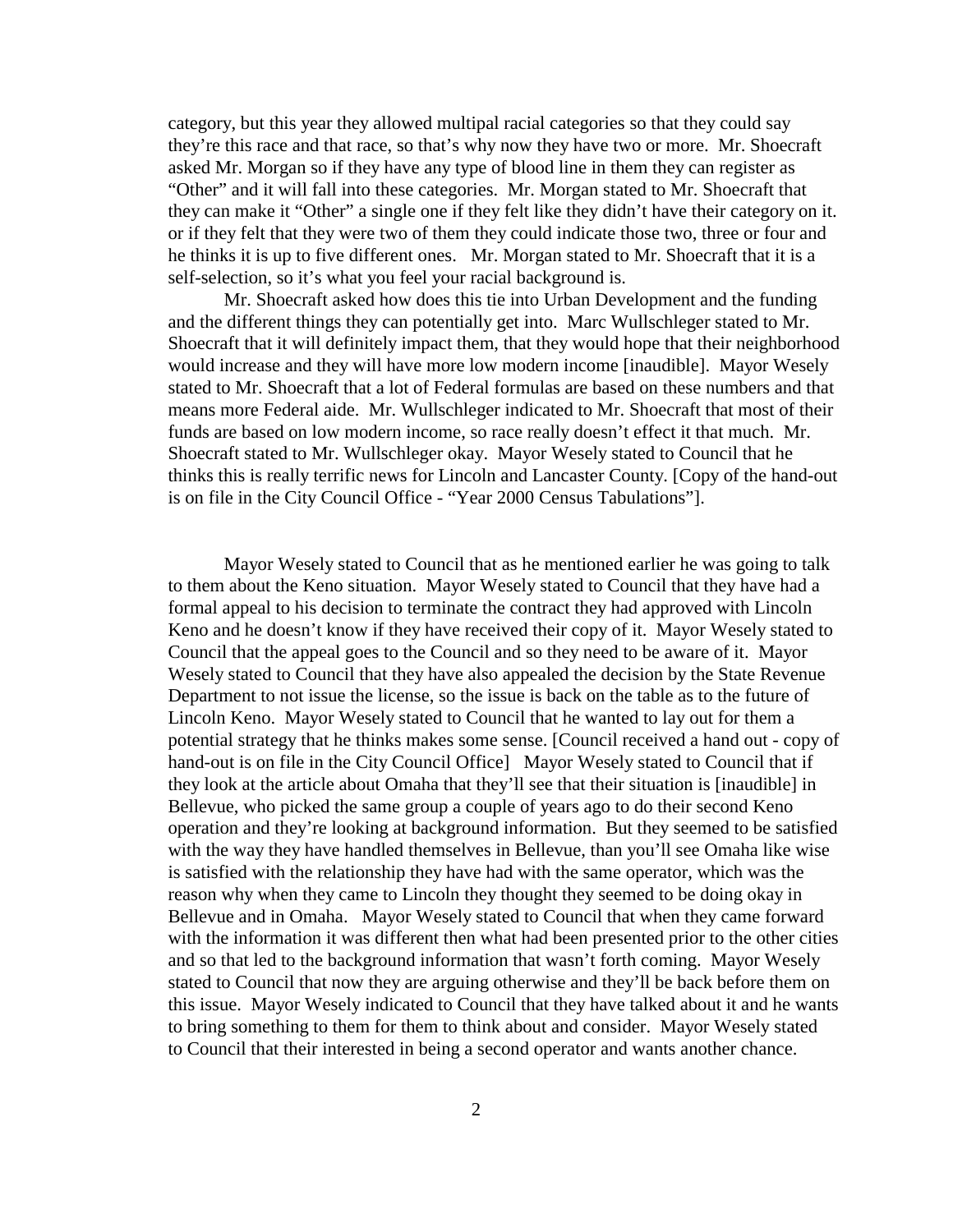Mayor Wesely stated that he knows Denton has contacted some of them and they're interested in having a chance to be the second operator and Big Red Keno is interested in starting up the second game, as he understands it they can add satillites to their current beam and that's their option, but to add a second game he thinks it requires some approval from him and the Council. Mayor Wesely stated to Council that perhaps the route to take now since they know there's multiple of interest and when the first provider was selected it was through a RFP process and when Lincoln Keno came to them that nobody else had approached them about it. So when they went forward, it was based on the fact that no one else had been interested in it and they also were the second provider so they went forward with it. But, now that they know there's multiple of interest, perhaps three or maybe more that he thinks the route to take is for them to deal with the appeal question forth right and for the second process look at a similar type of RFP process, so that before them would be perhaps three or more possibilities and than make a choice. Mayor Wesely commented to Council that he is having a hard time right now on knowing what would be the best course of action and who would do the best job. Mayor Wesely stated to Council so if they're interested, he thinks that's the way to do it, which is to have a RFP process and see who has an interest in it. Ms. Seng stated to Mayor Wesely that she is glad to hear him say that because she would recommend to do it that way too. Ms. Seng stated to Mayor Wesely that she thinks this is the best way to do it.

Mr. Shoecraft stated to Mayor Wesely that a RFP would not only legitimatize the process, but they would be sure of the numbers, accuracy and prevention and things of that nature and he was wondering if this was correct. Ms. Seng stated to Mr. Shoecraft that's correct. Mr. Shoecraft stated that he just came on when they were dealing with the 1<sup>st</sup> process that took place back in 1992 or 1993 and he thought it was a good process that they did back in 1992 or whenever they did it.

Mr. Camp stated that originally he had asked for a Pre-Council Meeting on this issue today and he would still like to have it, so they can review what has happened and get a number of questions answered. Mr. Camp asked Mayor Wesely if there was anything being done on the \$5,000 a day bond. Mayor Wesely stated to Mr. Camp that because the City cancelled the contractor, there was no point in doing that and that the penalty was because they wanted them to move forward and implement the contract and so that's not an issue. Mayor Wesely stated to Council the question now is how they go forward, that it is not a question of whether there's interest in a second game because there would be two potential new operators that want to add the second game; and a current operator wants to start a second game, which they could lay out on the table so they could have choices and somebody else may come forward. Mr. Shoecraft commented to Mayor Wesely so they could potentially have three to four different operators interested in the RFP process. Mayor Wesely stated that one thing he did gather from this whole issue was if they have to many operators that none of them succeed and indicated that they are not big enough to handle three or four. Mayor Wesely stated to Council that it would be ideal to have a second operator and be able to choose that second operator and have no more than that.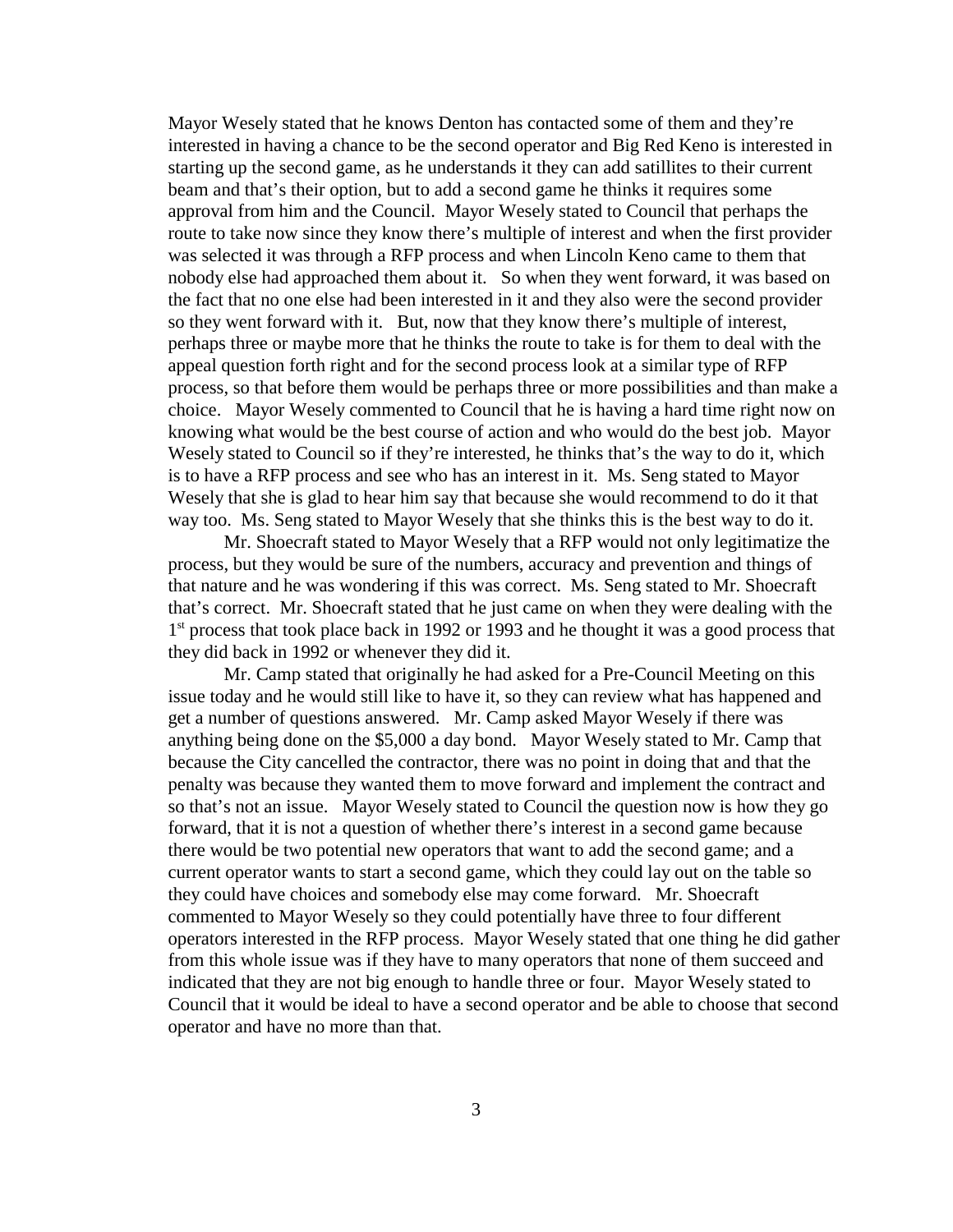Ms. Johnson asked Mayor Wesely if they have any kind of legal obligations if these people formally appeal. Ms. Johnson stated to Mayor Wesely that she personally likes the RFP process, so they can see some of the things that are occurring. Mayor Wesely commented to Council that he is jumping ahead because they first have to make a decision on the appeal and on his recommendation there are two routes to take. Mayor Wesely stated to Council that they have also appealed to the State level, but there's information that would take perhaps months for them to review and make a decision on the appeal or if they could act more quickly. Mayor Wesely stated to Council that once they resolve it and they would grant them the contract back again overriding his decision, that the issue is mute because they can go forward and then they would go to the State to try to get their license, but if they should decide "no" to the contract then the issue again is over. Ms. Johnson asked Mayor Wesely would they have legal problems if they were to say "no" that they didn't come in the first time and they're going to act on the RFP process, that there's no remifications on it. Mayor Wesely stated to Ms. Johnson that "no" from what they can tell they have that right, but they have to change it Interlocal to do it.

Dana Roper stated to Ms. Johnson that he would have expected that they would have an appeal from their decision to court, but that's probably true in any decision that they make. Ms. Johnson commented to Dana Roper then that would stop them from going forward. Mr. Roper stated that they could go forward, but they would have to view the possibility that they could end up with multiple operators. Mr. Roper stated to Ms. Johnson that they could end up in a mess, but he doesn't think so. Mr. Roper indicated to Council that he thinks the chances of that happening depends on if they decide that "no" there was a misunderstanding and they want them to have it, then they could go and see if they could get a license from the State then they would be up and running. Mr. Roper stated to Council if they decide that "no" they don't think they would be appropriate for Lincoln, than he would guess like anyone they would have an appeal to deport, but he thinks it would be a tough road for them to hurdle. Mr. Shoecraft asked Mr. Roper when does this appeal get to them and how does it get to them. Mr. Roper indicated to Mr. Shoecraft when they have filed and it is a matter of when Council wants to sit it down. Mr. Shoecraft asked Mr. Roper if it is like an actual hearing at a City Council Hearing or is it something different. Mr. Roper stated to Mr. Shoecraft that "yes", that they could do it after their regular Council Meeting. Mr. Shoecraft asked Mr. Roper if this is sort of like when they do the Show Cause, that they have it after the Council Agenda, then they come forward and state their case and they make a decision. Mr. Shoecraft asked Mr. Roper if they make a decision on that very same day or is it something they say they'll get back with them next week. Mr. Roper stated to Mr. Shoecraft that they can do either, there is no time specificed in it and as the Mayor said it looks like their appeal to the State will not be heard until June or July, that this is when they're setting their appeals down now. Mr. Shoecraft stated to Mr. Roper that they determine the time table on when they want to hear it, then if they say "no" they can give direction to start a RFP process towards a second provider and he was wondering if this was correct. Mr. Roper stated to Mr. Shoecraft that's correct. Mr. Roper stated to Mr. Shoecraft that they have to have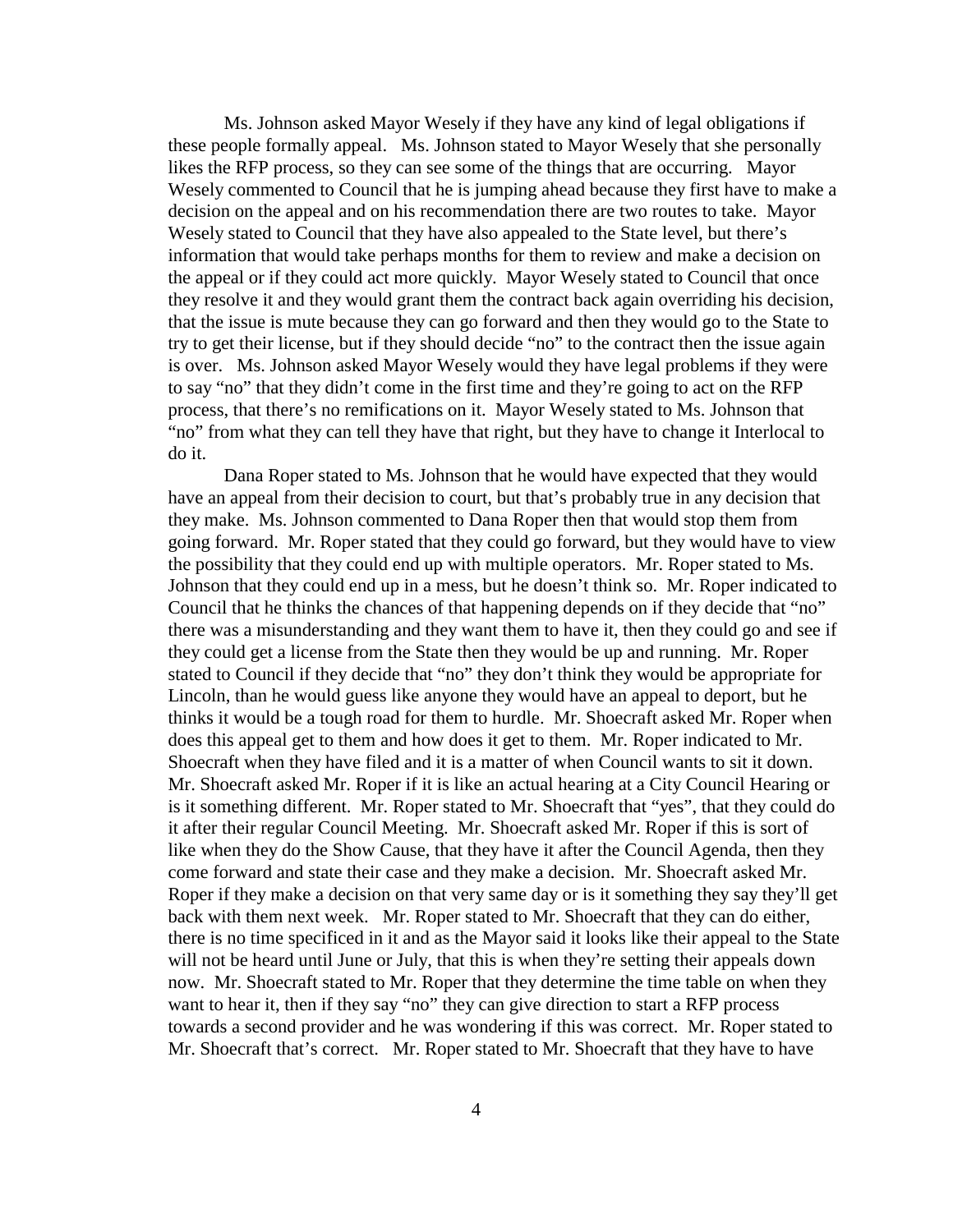Council's approval and they have to have the State's approval, so they can continue to go forward if they choose to. Ms. McRoy asked if they would be eligible to reaply under the RFP. Mr. Roper stated to Ms. McRoy that the RFP process would be opened to anybody. Mayor Wesely indicated to Council that one of the things they would do is an intensive background check before any final decision were made, so they wouldn't have this problem again. Ms. McRoy stated to Mayor Wesely okay.

Mr. Camp stated that Council should schedule a Pre-Council Meeting on this issue. Mr. Shoecraft asked the rest of the Council and Administration if there was a need for a Pre-Council Meeting on this issue. Mr. Roper stated to Council that the only Pre-Council Meeting they would want is on the procedures, that he doesn't think it is necessary to have an entire Pre-Council Meeting on it. Mr. Roper indicated to Council as far as the appeal goes. Ms. McRoy stated that if they are going to open up the RFP process to look for a second Keno operator, then they would probably want a Pre-Council Meeting on the Policy Procedures and what the criteria is going to be because it is like starting over again. Mayor Wesely stated to Council that he really thinks they need to take the action on this appeal separate from any other Pre-Council Meeting and than at the appropriate time come back in and they can have the information for them. Mr. Shoecraft stated to Council that he was thinking about this, that if they file an appeal which they have the right to do and if they have to make that decision they might want to be careful with a Pre-Council Meeting before they make a decision and then they can get their questions answered after they deal with the appeal. Mr. Shoecraft commented that obviously they are forced to deal with this right now. Mr. Shoecraft asked Mr. Roper on a legal stand point what does he recommend to them. Mr. Roper stated to Council that they have a choice, they can wait until after the State, but if they do that [inaudible]. Mr. Shoecraft asked Mr. Roper what specific legal advice in regards to them as a Council dealing with an appeal and at the end having a Pre-Council Meeting prior to that. Mr. Roper stated to Mr. Shoecraft that he would just assume that they deal with the appeal first and keep the Pre-Council Meeting separate. Mr. Roper stated to Council that he recommends that they deal with the appeal and do what they want with it, and then move on to discuss in detail whether there's a need for a second operator or not. [Mr. Camp's comments inaudible - needs to speak up]. Mr. Roper stated to Mr. Camp that they have to be careful what is said and done in the Pre-Council Meeting because they haven't had the hearing on the appeal yet. Mr. Shoecraft stated that what he is hearing as he is getting reaction from his colleagues that the RFP process sounds great. Mr. Shoecraft stated that it sounds great to him and stated that Ms. Johnson, Ms. Seng and Mr. Fortenberry indicated that too. Mr. Shoecraft stated that then he is looking at the particular legal advice consideration, if they get turned down that's fine, then they get back into it and present information and thaen move forward. [Mr. Camp's comments inaudible - needs to speak up]. Mr. Shoecraft stated that just maybe they should let them have their appeal and listen to what they have to say, thean make a decision and gather some more information about the process as a whole. Mayor Wesely indicated to Council what they are ready to do is once they make a decision on the appeal, which ever way it goes, is to come back and work with them on what other options follow.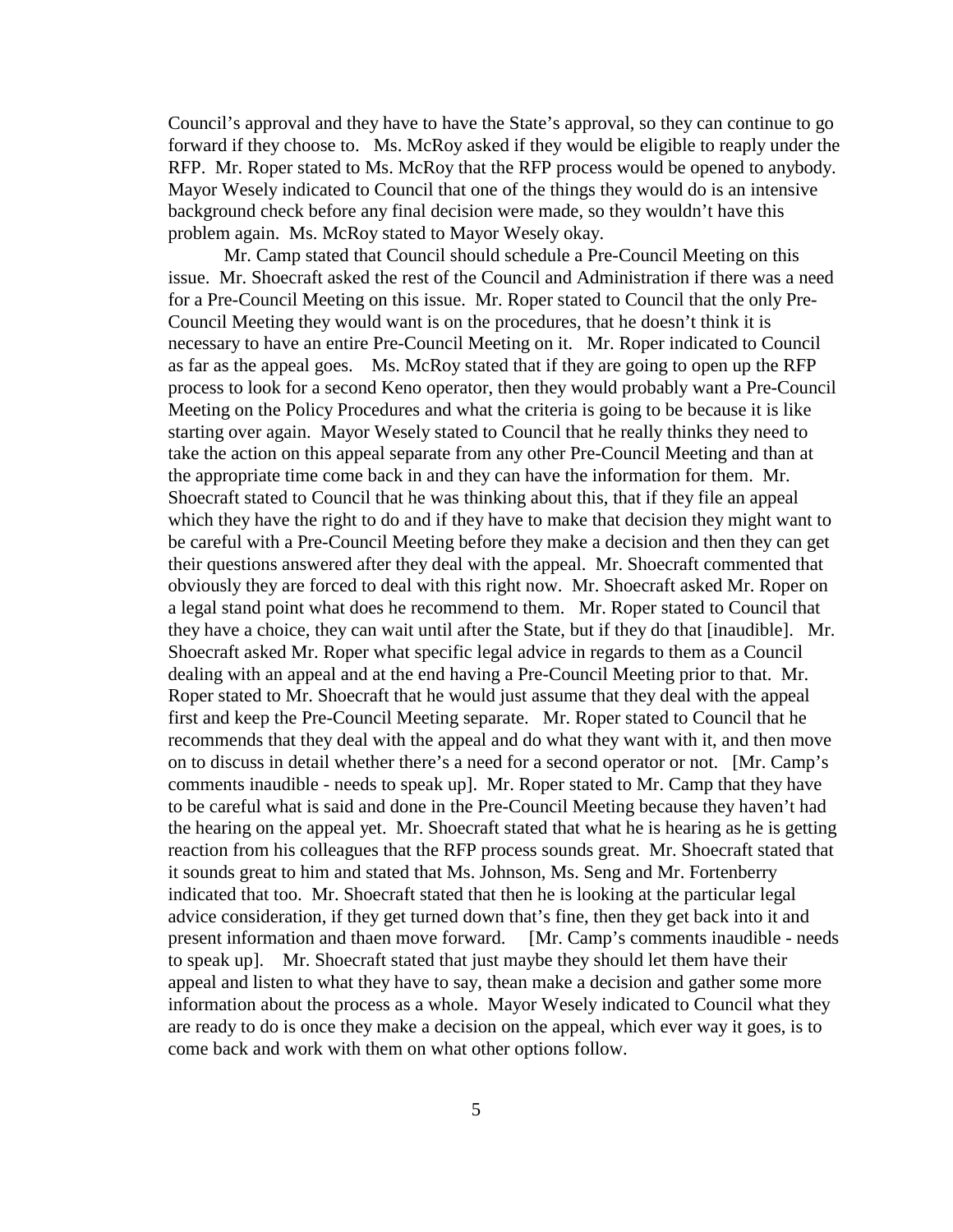Mayor Wesely stated to Council that also he thinks it was last week when the Amigo's issue came up and since that time he knows a lot of people are up set about it. Mayor Wesely stated to Council one of the things that has come up is that people seem to think there are other options. Mayor Wesely stated to Council that he wants to reemphasize that first this Emminent Domain that people are saying why doesn't the City invoke on a Domain and buy the property and not allow this to happen. Mayor Wesely stated to Council that Mr. Roper can following up on it, but Mayor Wesely indicated to Council that they sold it to them. Mayor Wesely indicated to Council for them to come back in and say they have to have that property back after just a few years when they sold the property to them that he doesn't think they are going to do very well on it. Mayor Wesely stated to Council that as people talk they were asking why don't they do it and hat this is the reason they didn't take that step. Mr. Shoecraft stated to Mayor Wesely if they made as what they would call a generous offer and asked him if they would have ever considered it, if the City would have offered them more for it. Mayor Wesely indicated to Mr. Shoecraft a lot more. Mr. Shoecraft stated to Mayor Wesely so then the question would be is it worth it to the community and to them as a Council and Administration to preserve that Quality of Life that exists today in regards to the Sunken Gardens to pay for that. Mr. Shoecraft stated that this is what he would throw back to them, if it is worth the cost are they willing to pay to preserve that Quality of Life that exists in that area in regards to Sunken Gardens vs. not. Mayor Wesely stated to Mr. Shoecraft that they had to ask the same question and the amount that they asked for was beyond what they thought was reasonable. Mayor Wesely stated that they also had a private annuity that was willing to help them with the cost, but when they reached a figure that our appraisals came back with and what the private annuity was willing to pay, they reached a maxium they thought the community could tolerate and what that private partner was willing to be a part of and they basically said if they offer them more than they would not be a part of it. Mayor Wesely stated to Council so they went as high as they could and it was still not good enough, so the answer is that they tried to find that balance between what was reasonable and what was beyond reasonable in price.

Lynn Johnson stated to Council that he meet with Amigo's twice last week and they are working on upgrading the appearance of the building. Mr. Johnson stated to Council that they are looking at the building that is being built out in the Highlands on Northwest 1<sup>st</sup> Street where it will be brick and he thinks that will help. Mr. Johnson stated to Council that they have also come to an agreement that they're going to do some very significant landscaping. Mr. Johnson stated that they are supportive of them providing street trees and doing some landscaping along the channel and they are going to put a landscape bed in the median. Mr. Johnson stated to Council that they specifically said to him that they feel like may be if they can do something to enhance the appearance of the building that they need to do it.

Ms. Johnson stated the Amigo's that is going to be out in the Highlands is beautiful and she thinks it would be better for them to have more of a clean and pleasing place to provide to their business. Mr. Johnson indicated to Council that they are planning to begin the construction of it the first of April. Mr. Shoecraft commented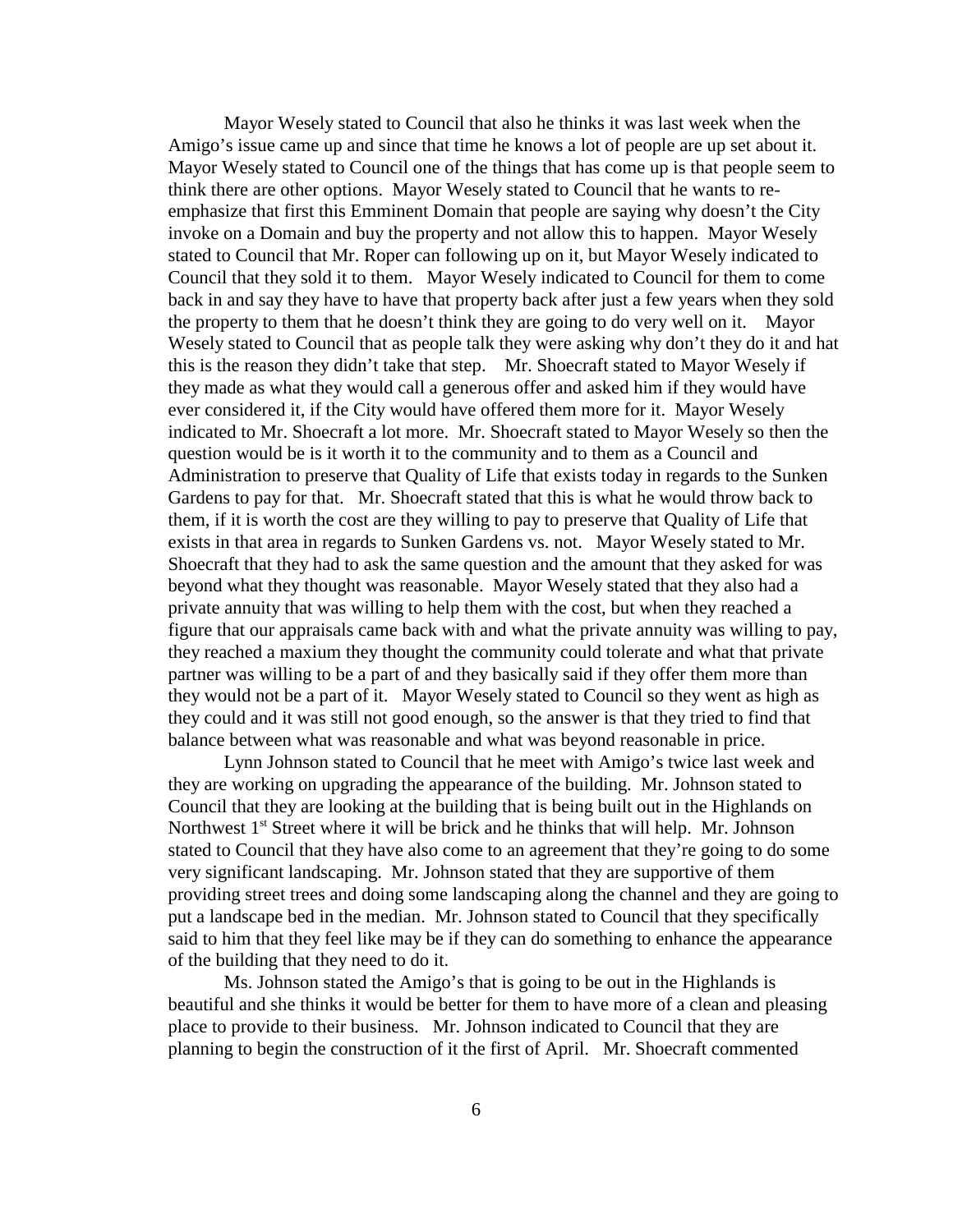that's good news. Mr. Cook stated to Mr. Johnson that regardless of how the building looks, he wants to address the traffic nightmare which will start and will interfere with the other businesses there. Mr. Cook stated that may be after the Director's Meeting today he could talk to the Mayor about a few issues in regards to this problem. Mr. Shoecraft thanked them for this information.

1. Letter from Mayor Wesely to Jonathan Miller - RE: Lincoln's transportation network needed to support its existing and future growth. — NO COMMENTS

#### **II. CITY CLERK**

City Clerk Joan Ross stated to Council that in regards to Items 1 & 2 [App. of Pastime Pub, Inc. dba Pastime Pub for a Class C liquor license at 5601 N.W.  $1<sup>st</sup>$  St.  $&$ Manager's application for Pastime Pub, Inc. dba Pastime Pub at 5601 N.W. 1<sup>st</sup> Street] she would like to call these items together.

City Clerk Joan Ross stated to Council that they have "no" Public Hearing Ordinances.

City Clerk Joan Ross stated to Council that in regards to Item 7, they need to set a hearing date for Monday, March 26, 2001 at 5:30 p.m. on the Manager's application for Namreh Inc. dba "D & D Distributor" at 5840 N. 70<sup>th</sup> Street.

City Clerk Joan Ross stated to Council that in regards to Item 8, under Miscellaneous Referrals, they also have two items they need to set a hearing date, one is for Monday, March 26, 2001 at 5:30 p.m. on the Manager's application for Salem Oil Company dba as South Street Amoco at 1648 South Street; and the other is for Monday, April 2, 2001 at 1:30 p.m. on the Application of Levy Premium Foodservice Limited Partnership dba as Levy Restaurants Haymarket Park at 999 North Sixth Street. City Clerk Joan Ross stated to Council that she would like to do this under one motion and one meeting. Mr. Shoecraft stated to City Clerk Joan Ross okay.

City Clerk Joan Ross stated to Council that in regards to Item 13 [Approving a Lease Agrmt. between the City, AT&T, & Touch America for the placement of telecommunications conduits at the City's Ashland wellfield property] there was a request to have  $2^{nd}$  &  $3^{rd}$  Reading on Monday, March 26, 2001. So, she would like to bring this up during the voting session to see if there would be a motion to allow it.

Mr. Shoecraft stated to City Clerk Joan Ross that for example on Item 5 [Special Permit 1899- App. of the C.D.H. Investors to permit the sale of alcoholic beverages for consumption on the premises on property generally located at 4947 Holdrege Street] which is not listed in the Liquor Resolutions, when he sees things like this one that he is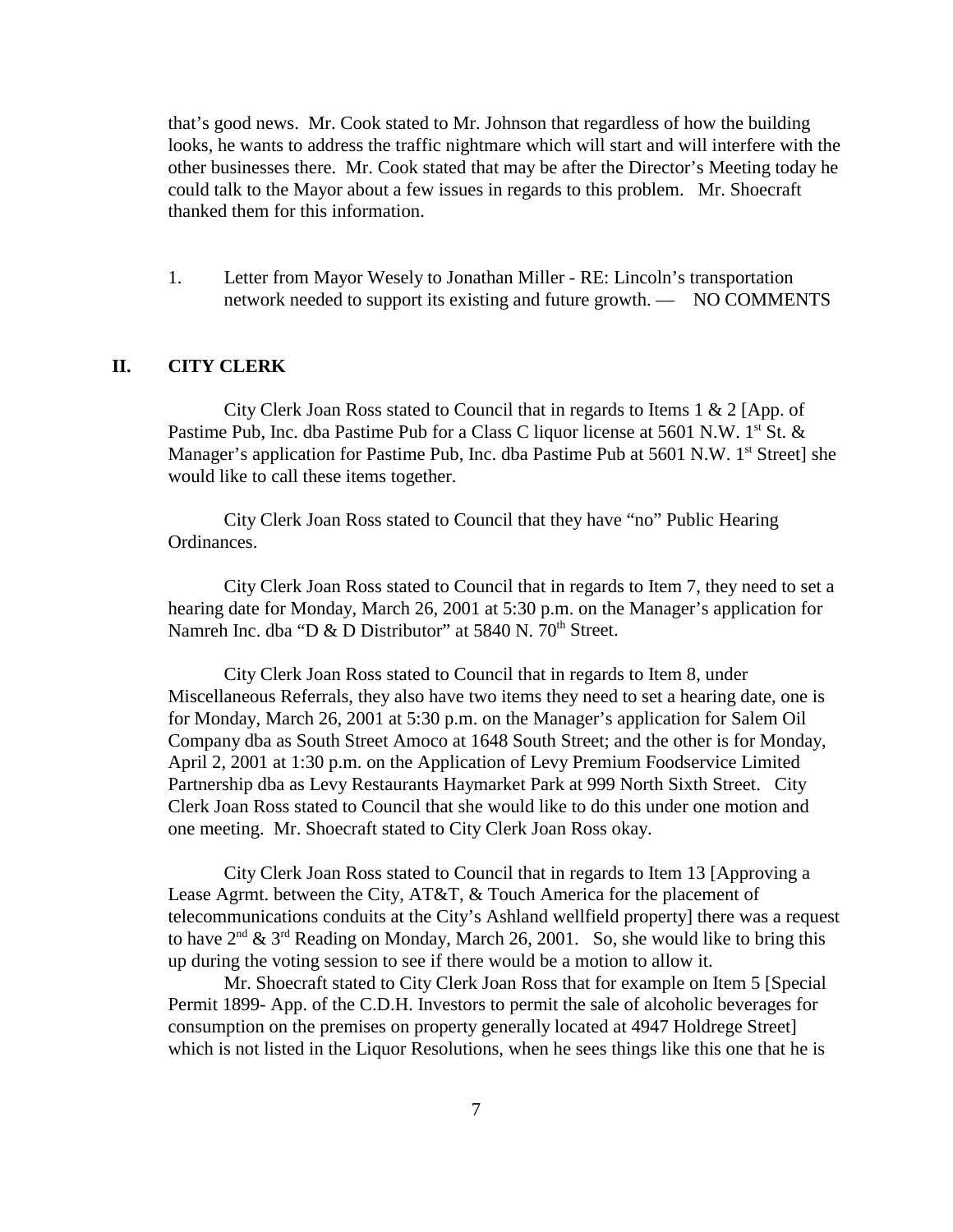wondering what these are in regards too. Ray Hill stated to Mr. Shoecraft that these are the State permits for the sale by Special Permit in the building districts that it is part of their zoning regulations and they have to go through this step before they can apply for the liquor license.

Ms. Seng stated to Mr. Shoecraft that there was a letter from The Homestead Monument saying that they would come under Miscellaneous and she was wondering if they could deal with them at the beginning of the Council Meeting on Monday, March 26, 2001 at 5:30 p.m. Mr. Shoecraft asked City Clerk Joan Ross to move them up to the beginning of the meeting and they can do their deal at that time. City Clerk Joan Ross stated to Mr. Shoecraft okay.

#### **III. CORRESPONDENCE**

#### **A. COUNCIL REQUESTS**

#### **ANNETTE McROY**

- 1. OUTSTANDING Request to Law Department RE: Cars & Trucks driving on City streets that operate hydraulics systems (RFI#45 -5/05/00) **—1.) SEE RESPONSE FROM JOHN McQUINN, LAW DEPARTMENT RECEIVED ON RFI#45-3/12/01. —** NO COMMENTS
- 2. OUTSTANDING Request to LPD, Chief Casady/ **Law Department** RE: To have bikes picked up by Police given to them for repairs and give away if no one claims them  $(RFI#62 - 11/16/00) - 1$ .) SEE RESPONSE FROM ASSISTANT **CHIEF JIM PESCHONG, LPD RECEIVED ON RFI#62-11/20/00. ---** NO COMMENTS

#### **JON CAMP**

1. OUTSTANDING Request to **Dana Roper, City Attorney** - RE: EMS Outside Consultants/Attorneys (RFI#51 - 9/28/00). — NO COMMENTS

#### **JEFF FORTENBERRY**

1. OUTSTANDING Request to the **Law Department** - RE: Inquiries re: Women's Commission advocacy against Defense of Marriage Amendment (RFI#21- 1/29/01). — NO COMMENTS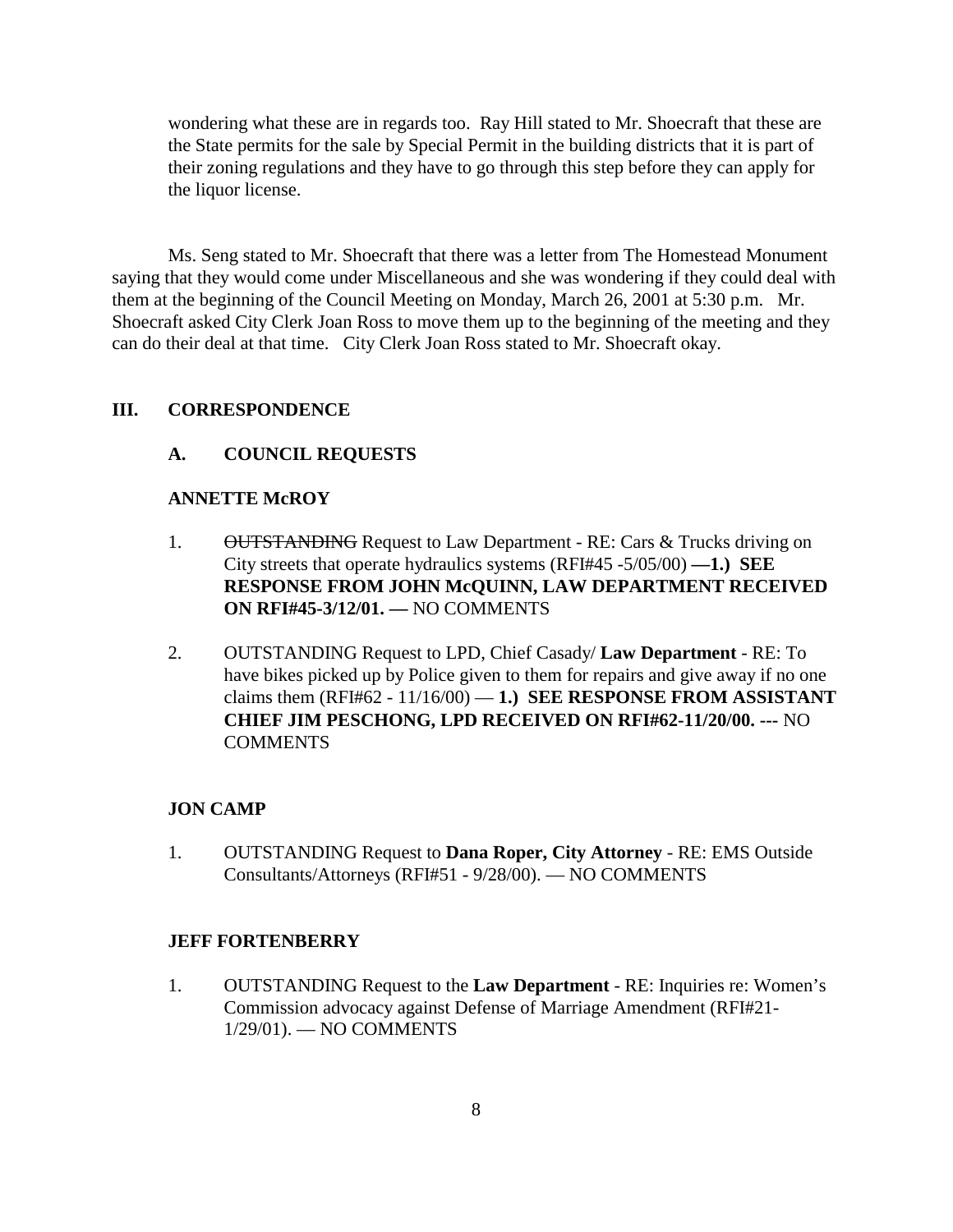2. Request to the Planning Department - RE: Reference and use of B.I.D. concept in implementing entryway plans (RFI#22-3/12/01). — NO COMMENTS

## **JONATHAN COOK**

- 1. Request to the Public Works & Utilities Department, Allan Abbott RE: Snow Removal (RFI#33 - 3/05/01). — Mr. Cook stated that he is waiting for a response to this Request For Information and indicated that it should be listed as "Outstanding" at this point.
- 2. Request to the Public Works & Utilities Department, Allan Abbott RE: Crosswalk at  $13^{th}$  & Saratoga (RFI#34 - 3/05/01). — Mr. Cook stated that he is waiting for a response to this Request For Information and indicated that it should be listed as "Outstanding" at this point.
- 3. Request to the Public Works & Utilities Department RE: The railroad crossing on the 700 block of Old Cheney Street (RFI#35-3/12/01). — Mr. Cook stated that he is waiting for a response to this Request For Information and indicated that it should be listed as "Outstanding" at this point.

### **B. DIRECTORS AND DEPARTMENT HEADS**

### **FINANCE/CITY TREASURER**

1. Material from Don Herz and Melinda Jones - RE: Resolution & Finance Department Treasurer Of Lincoln, Nebraska - Investments Purchased between March 5 and 9, 2001. — NOTED WITHOUT COMMENTS

## **PLANNING**

- 1. Letter from Kathleen Sellman to Alene Anderson-Swinehart, Irvingdale Neighborhood Association President - RE: Her support for the "Southeast Lincoln/Highway 2 Subarea Plan". — NOTED WITHOUT COMMENTS
- 2. Letter brought down by Jean Walker letter from J. Greg Schwinn, Vice Chair, Lincoln/Lancaster County Planning Commission to Steve Henrichsen - RE: Infrastructure Financing Study. — NOTED WITHOUT COMMENTS
- 3. Material from Jean Walker RE: Street Vacation No. 01003 (Bill No. 01-39) (No. 9<sup>th</sup> & X Street). — NOTED WITHOUT COMMENTS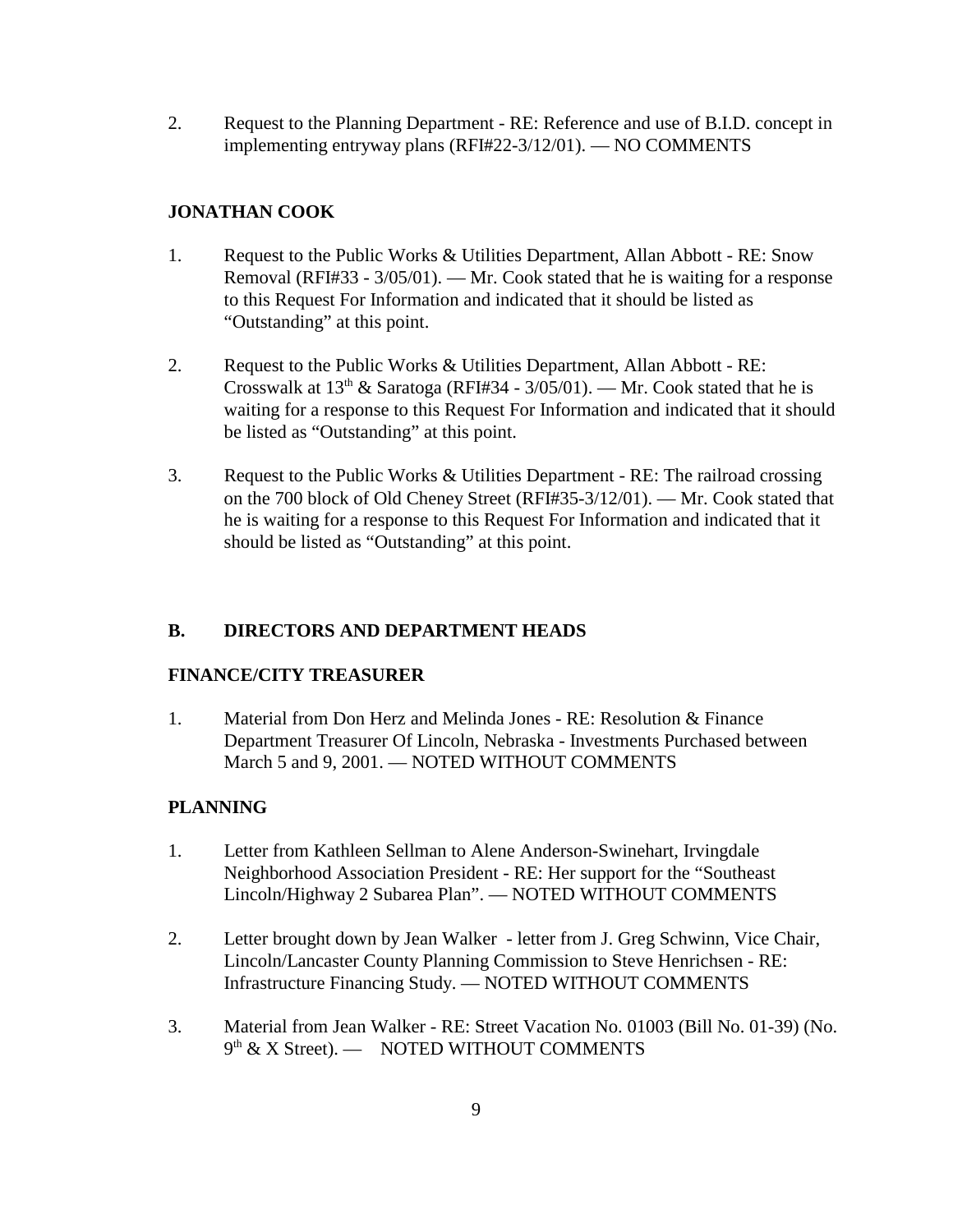#### **PLANNING COMMISSION FINAL ACTION . . . . .**

- 1. Final Plat No. 00016 Landmark Corporate Center Addition (No. 33rd & Folkways Blvd.) Resolution No. PC-00660. — NOTED WITHOUT COMMENTS
- 2. Special Permit No. 1884 (Personal wireless facility So.  $17<sup>th</sup>$  & Garfield Streets) Resolution No. PC-00661. — NOTED WITHOUT COMMENTS
- 3. Special Permit No. 1891 (Wireless communications facility  $17<sup>th</sup>$  & Garfield) Resolution No. PC-00662 - **DENIED. —** NOTED WITHOUT COMMENTS

#### **PUBLIC WORKS & UTILITIES DEPARTMENT**

1. Public Works & Utilities Advisory - RE: A public information meeting regarding the rehabilitation of South Street from  $55<sup>th</sup>$  to  $70<sup>th</sup>$  and  $56<sup>th</sup>$  Street from South to Saylor Streets on Monday, March 26, 2001 from 4:00 p.m. to 5:00 p.m. at Gere Library. — NOTED WITHOUT COMMENTS

#### **WEED CONTROL AUTHORITY**

1. Combined Weed Program - City Of Lincoln - February 2001 Monthly Report - Noxious Weed Control Authority. — NOTED WITHOUT COMMENTS

### **C. MISCELLANEOUS**

- 1. E-Mail from Carlos M. Terron RE: The packet of material that he sent to them and in regards to the Sister City Program - Also Joan Ray responded back. — Mr. Shoecraft stated that Joan Ray responded back to this E-Mail.
- 2. Letter from Stan Quy, Acting Secretary's Representative, U.S. Department of Housing and Urban Development Secretary's Representative, Great Plains - Kansas City - RE: HUD's Secretary Mel Martinez announced the availability of \$2.75 billion dollars in grants to fund HUD programs in communities across this nation for fiscal year 2001. — Mr. Shoecraft asked the Urban Development Department if they could give him a little bit more information on this issue.

Marc Wullschleger stated to Mr. Shoecraft that this is their SuperNOFA, that they have had every year for the past two years and they changed the process several years ago. Mr. Wullschleger stated to Mr. Shoecraft that at this time, he can not tell them which ones they will be applying for because there are so many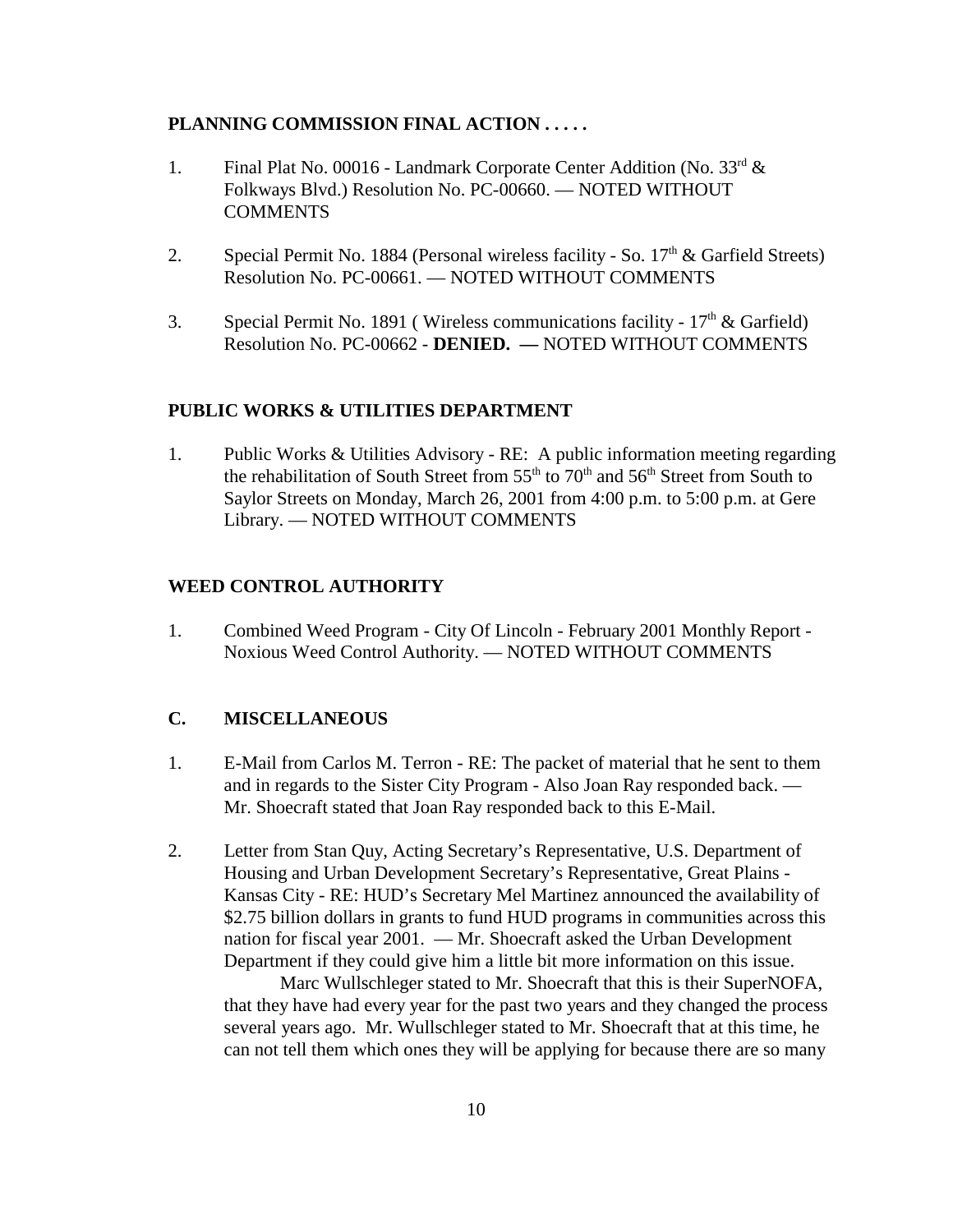of them. Mr. Wullschleger stated to Mr. Shoecraft that they are very thankful that they haven't shut it down or decreased the amount. Mr. Wullschleger stated to Mr. Shoecraft that they are on top of it. Mr. Shoecraft stated to Mr. Wullschleger alright and thanked him.

3. Material from James L. Wilson, President, Laser Inc. - RE: The Lincoln Skywalk West Link Project. — Ms. Johnson asked what are they doing with Hawkins Construction and asked if they have had any trouble with them. Mayor Wesely stated to Council that there was a rebidding of the proposal and Hawkins came in low on it and he thinks this is what has prompted this letter. Mayor Wesely stated that it just happened a few weeks ago and he doesn't know if they have actually finalized it yet.

Marc Wullschleger stated to Ms. Johnson that it also goes to the Senior Center and he doesn't believe it has been signed. Ms. Johnson stated to Mr. Wullschleger that she was going to follow up on this issue because they received a lot of stuff at home and she did some research on Friday and they did respond to some of those acquisations. Ms. Johnson asked Mayor Wesely to let her know if there was something Administration was going to do or does she need to bring it in. Ms. Seng asked Mayor Wesely if they received the material from Hawkins. Mayor Wesely stated to Ms. Seng that they have received the material and they have talked to Dana Roper about the response because this is really a legal matter regarding their qualifications and he would rather have Mr. Roper handle it. Ms. Johnson commented to Mayor Wesely that's fine, she was just curious if they were doing anything because she was kind of hung up on it and she didn't know where they were at on it. Mayor Wesely stated that it was news to him and he hadn't seen it before, so they are going to respond to it. Mayor Wesely stated to Council that Hawkins has done a lot of work for the University, but he doesn't think they have done anything for the City before.

Mr. Camp stated to Mayor Wesely that he thought since Hawkins has done a lot of work for the University that they send a copy of this letter to somebody at the University. Mr. Camp commented to Mayor Wesely for kind of a courtesy letter. Mayor Wesely stated to Mr. Camp okay.

4. E-Mail from Lynn Robeson - RE: Mobile home association answer to Rick Peo. — Ms. Johnson stated to Mike Merwick that maybe at some point at one of the "Noon" Meetings they should talk about where he is at on this issue because they keep getting these E-Mail's. Ms. Johnson stated to Mr. Merwick that she saw a lot of work over at Mark IV going on, so their obviously doing some things.

Mr. Merwick stated to Ms. Johnson that he gave them a report about a month and a half ago and indicated that he can update them again, but there is not a whole lot. Ms. Johnson stated to Mr. Merwick that would be fine.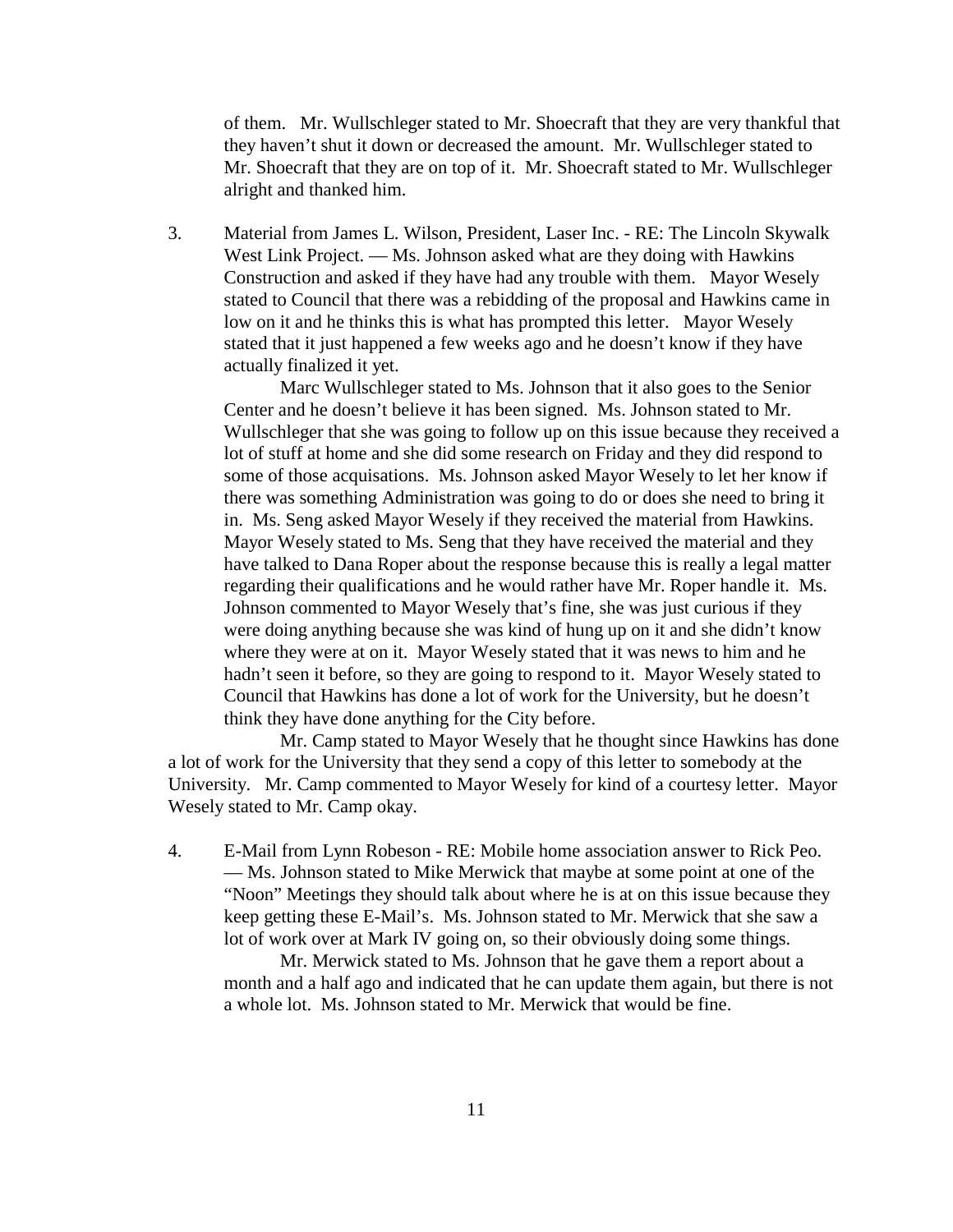- 5. E-Mail from Lynn Robeson RE: High Utility Bills. NOTED WITHOUT **COMMENTS**
- 6. E-Mail from Sherri Haber RE: Lancaster Event Center liquor license. NOTED WITHOUT COMMENTS
- 7. E-Mail from Ed Caudill RE: Opposed The proposed salvage yard to be placed next Northwest Lincoln's largest park, Oak Lake. — Mr. Shoecraft stated to the Planning Department that he was told there was something in the works regarding this issue and that they're going to potentially ask them to delay it for another week because there is some communication going on between them. Kathleen Sellman stated to Mr. Shoecraft that's correct and there will be a request to delay it. Mr. Shoecraft stated to Ms. Sellman okay.
- 8. E-Mail from Jerrie RE: He is glad that the Amigos is going in at  $27<sup>th</sup>$  & Capitol Parkway. — Mayor Don Wesely discussed this issue with Council under "I. Mayor" (See that discussion)
- 9. E-Mail RE: The Lincoln's New Children's Museum. NOTED WITHOUT COMMENTS
- 10. E-Mail from Lynn Robeson RE: LMC 21.56. NOTED WITHOUT **COMMENTS**
- 11. E-Mail from Karen Blessen RE: Carstens Salvage Lot, 1<sup>st</sup> & Charleston. NOTED WITHOUT COMMENTS
- 12. E-Mail from Kelly Nash RE: Carstens Salvage Lot,  $1<sup>st</sup>$  & Charleston. NOTED WITHOUT COMMENTS
- 13. E-Mail from Frank L. Vogt RE: Beltway to the East and South of Lincoln. --- Ms. Seng asked Mr. Shoecraft if they could have somebody respond to this E-Mail. Allan Abbott stated to Ms. Seng that they will respond to it.

# **ADDENDUM**

### **I. MAYOR - NONE**

- **II. CITY CLERK NONE**
- **III. CORRESPONDENCE**
	- **A. COUNCIL REQUESTS NONE**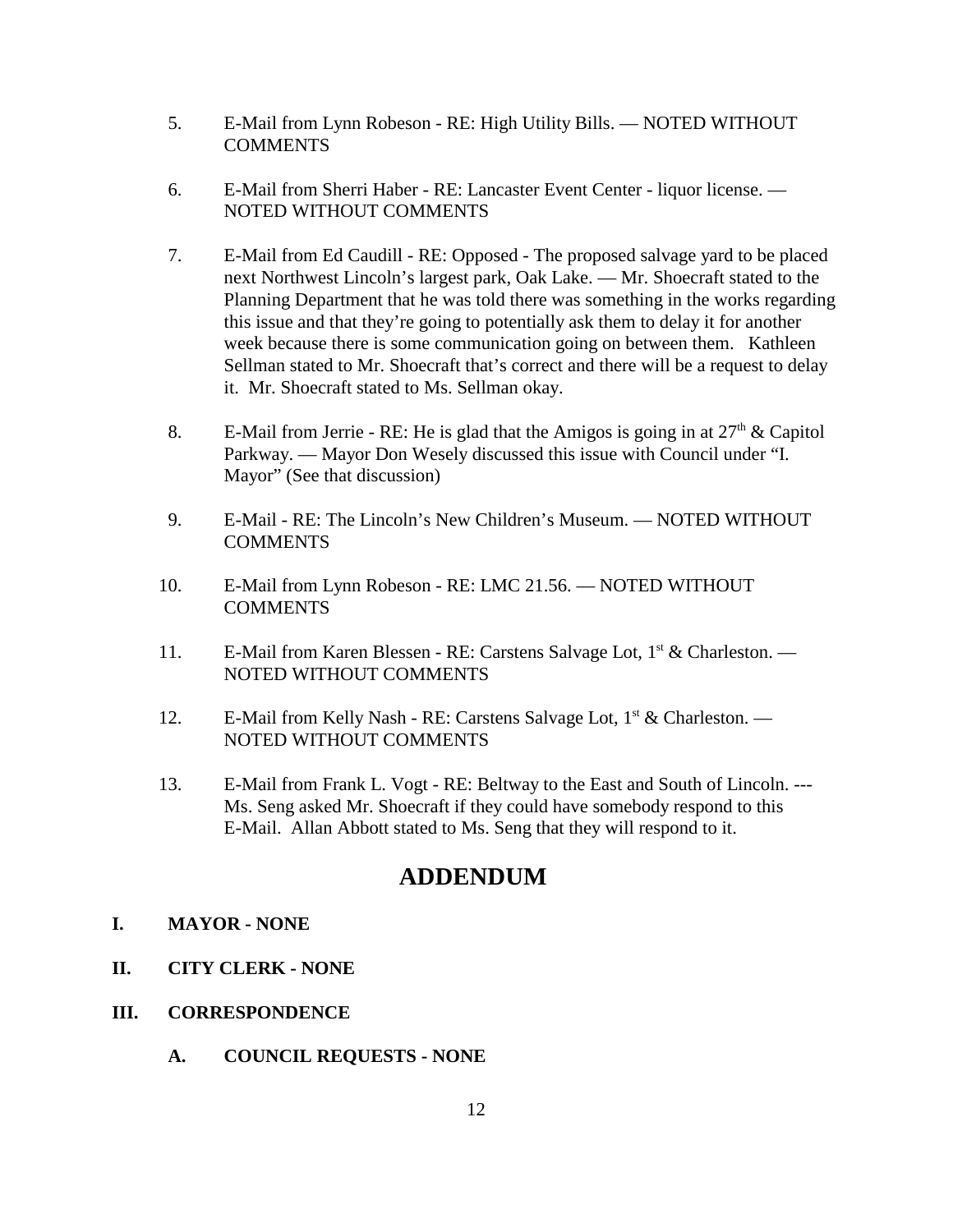#### **B. DIRECTORS AND DEPARTMENT HEADS**

#### **WEED CONTROL AUTHORITY**

1. **FYI -** from Russell Shultz - RE: TECHNO 2100: Invasive Plants: Impact and Prevention - iTV Special premieres on March 24 on CNBC. — NOTED WITHOUT COMMENTS

#### **C. MISCELLANEOUS**

- 1. Material from Paula S. Barrera, Development Coordinator, The Dinerstein Companies - RE: Proposed 120 Unit, \$11,000,000 Charleston Street Apartment Complex to be located at approximately 300 W. Charleston, Lincoln, NE. — NOTED WITHOUT COMMENTS
- 2. Faxed Letter from Rich Wiese, Chair, West "O" Area Business Association and Gary Nichelson - RE: The Heartland Insurance Pool wanting to do business at  $1<sup>st</sup>$ & Charleston Street. — NOTED WITHOUT COMMENTS
- 3. E-Mail from Keith Spilker RE: Zoning change at 7th & Fletcher Mr. Cook asked if there was any follow up information on this issue and if they ever submitted anything to the Planning Department that was useful. Mr. Cook asked the Planning Department what is their position on this issue. Mr. Shoecraft stated to Kathleen Sellman that this is in regards to Qwest on the cell towers that they delayed. Mr. Shoecraft asked Ms. Sellman if they still recommend denialt. Ms. Johnson stated to Ms. Sellman that from her understanding when she talked to the Vice President last week, he said they submitted some stuff to them and some of them were on vacation and that's why they put it off. Ms. Sellman stated to Ms. Johnson that she thinks Ray Hill can address this issue.

Ray Hill stated to Council that Jennifer Dam was gone last week, but they called him up he thinks on Thursday and he explained to them the information wasn't complete on the application that did come to the Planning Commission. Mr. Hill stated to Council that this information was passed onto the City Attorney's Office and it has not been passed on to them. Ms. Johnson asked Mr. Hill, but they did received it and they did respond to it. Mr. Hill stated to Ms. Johnson that he thinks they responded to the City Attorney's Office, but they haven't seen it.

Dana Roper stated to Council what they have identified was that they're pointing to material in their original submittual as answering the questions that had been raised. Mr. Roper indicated to Council that what they are basically saying is that their structural enigneer says that this tower can not support them both and the City has a structural enigneer and he thinks they were checking to see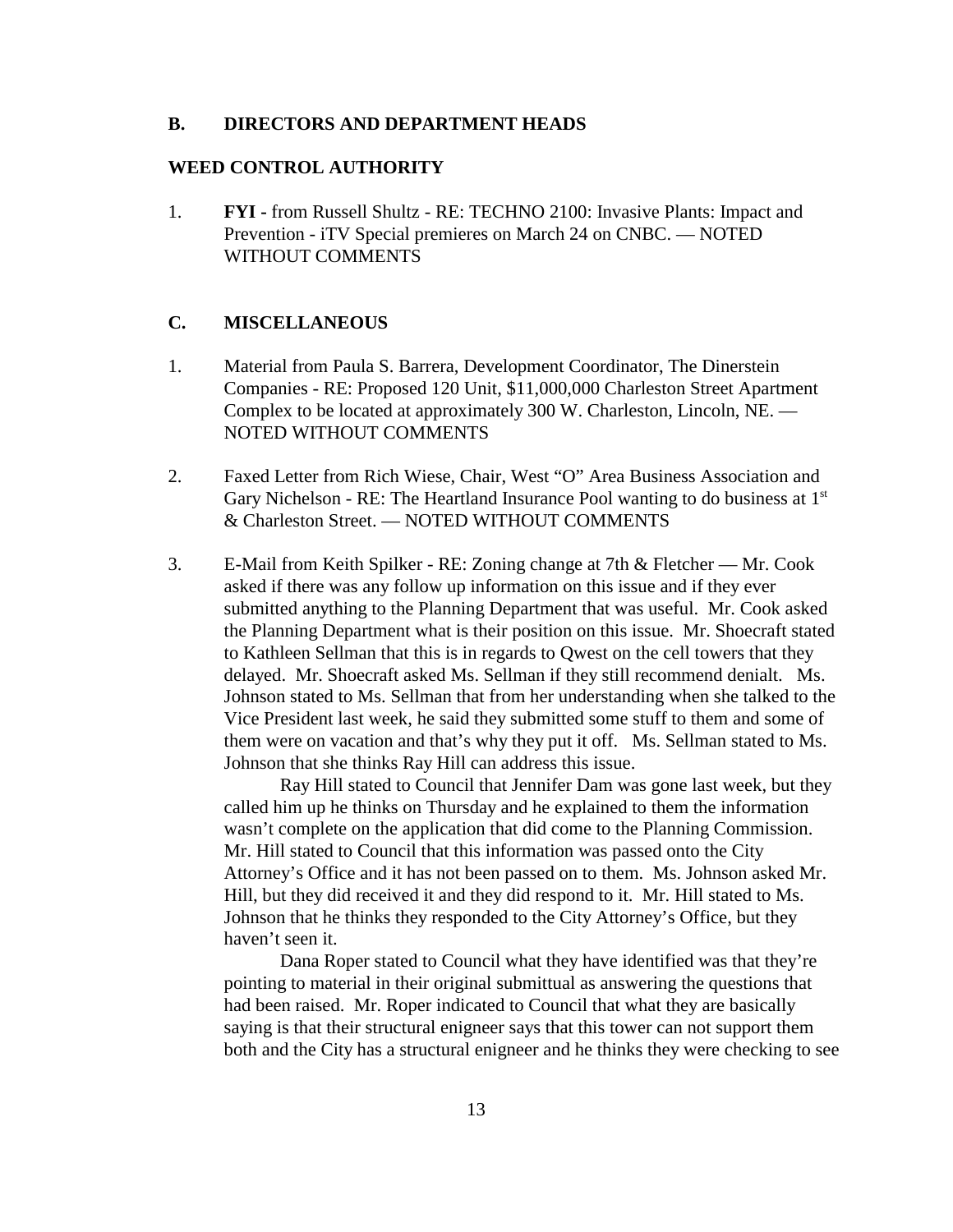if they could get a quick response. Mr. Roper stated to Council that as he understands it their proposal was to cover a portion of it. Mr. Roper stated to Council that he guesses that would be a decision they would have to make. Mr. Roper stated to Council that he would understand if they had submitted everything they needed to submit. Mr. Shoecraft stated to Mr. Hill that this issue is on the Agenda for today, so they probably should delay this issue again. Mr. Hill stated to Mr. Shoecraft that would be their recommendation because they now have seen the information, but he doubts it if the City's Structural Enigneer would have had an opportunity to review it and respond to it yet. Mr. Shoecraft stated to Mr. Hill okay.

Mr. Cook commented that he didn't think it was a structural problem, that maybe the case was with the AllTel Towers, but the issue with the Western Wireless Towers was that the coverage area was not exactly what they wanted, although it would hold their antennea for the Western Wireless Tower. Mr. Cook stated that what the Planning Department was saying last week was that they did not have the maps that they felt justified the conclusion that the Western Wireless Tower would not cover I-80 dwelling and they didn't provide a map that had the various zones [inaudible] going out. Mr. Cook indicated that this is what he thought they might provide to the Planning Department to help justify the decision not to locate on the Western Wireless Tower. Mr. Cook asked what would the City Structural Engineer be looking at on the AllTel Tower and asked what second opionion would they need on it. Mr. Cook asked if they are now questioning their conclusion that they also can't locate on the AllTel tower. Mr. Roper stated to Mr. Cook that he is right, that there are a few issues on the structural and the coverage and he thinks that they are saying that they can't locate on the one tower that they wanted them too. Mr. Roper stated that as he understands it the Planning Department was going to take a look at it. Mr. Shoecraft stated to Mr. Roper okay.

#### **IV. DIRECTORS**

**PLANNING DEPARTMENT -** Kathleen Sellman stated to Council that she has a follow up memo for them from Jason Reynolds regarding Special Permit #1896 - Heartland Insurance Pool. Ms. Sellman stated to Council that at the Council Meeting last week during the public testimony that it had generated a number of questions regarding the proposals to develop the student housing on Dr. White's property west of the proposed salvage operation. Ms. Sellman stated to Council that they do not have specific proposals from anyone at this time and so a detailed review is not possible. Ms. Sellman indicated to Council that this is a generalized response in terms of the Regulatory Basis that they regular use for reviewing such proposals. [Copy of this hand-out is on file in the City Council Office] Ms. Sellman stated to Council that if they have any additional questions that they would be glad to put it together. Mr. Shoecraft stated to Ms. Sellman okay.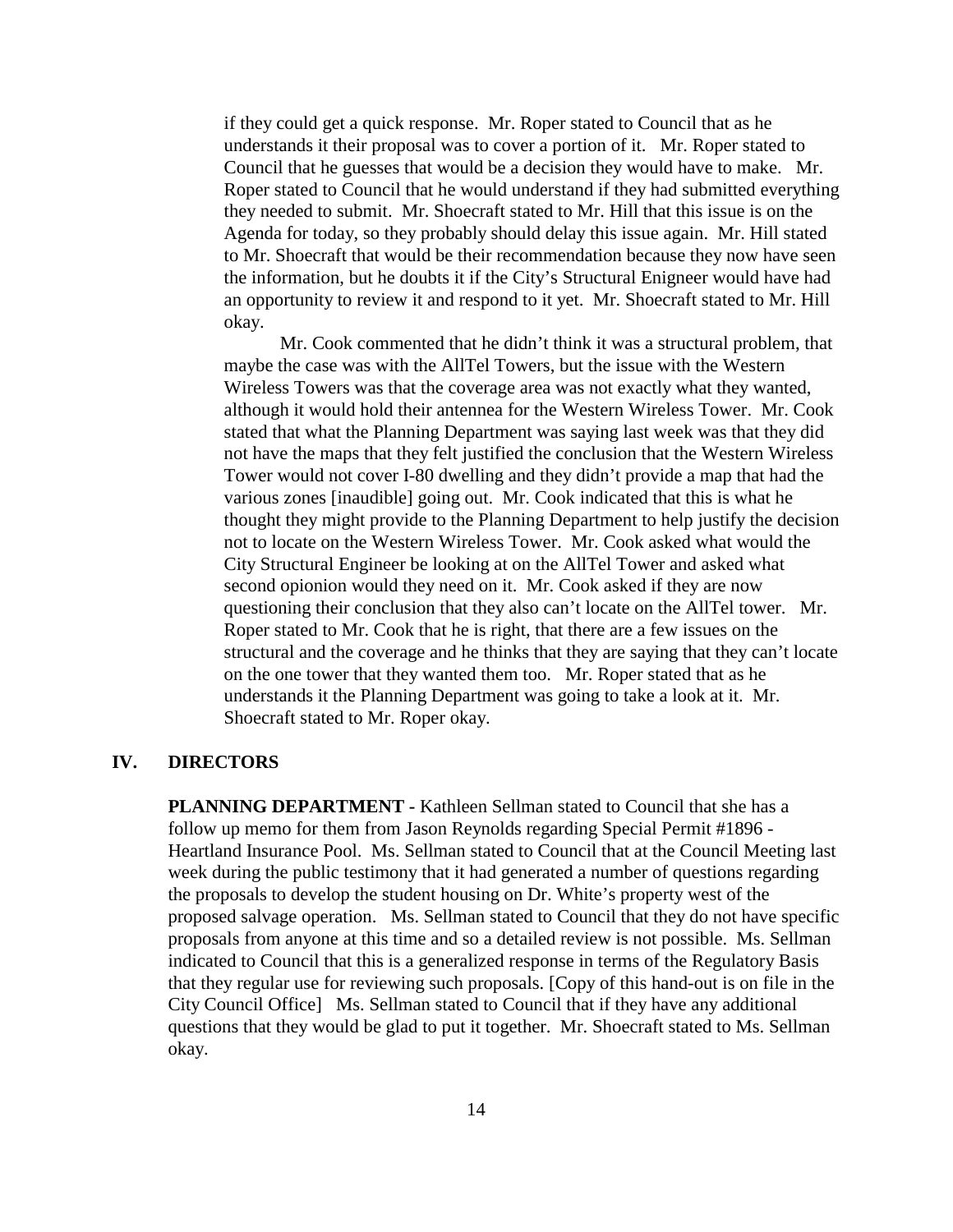Kathleen Sellman stated to Council that in regards to the Cell Tower proposals they are having difficulty getting timely complete information from the applicants, which she is afraid is leading to the kind of situation that they have with Qwest at this time. Ms. Sellman stated to Council what they will be doing is returning those submittuals that don't provide adequate information. Mr. Shoecraft commented to Ms. Sellman so these items don't get on the schedule and in the process and create more controversy. Ms. Sellman stated to Mr. Shoecraft that is exactly right.

**URBAN DEVELOPMENT DEPARTMENT -**Marc Wullschleger stated to Council that in their effort to provide more affordable housing lots in the City of Lincoln that they are having a meeting this Thursday at 7:00 p.m. in Tierra Park at the Recreation Center. Mr. Wullschleger stated to Council what they are proposing is to sell some lots they have out there that were taken back on foreclosures from Register of Deeds that is surplus land and work with the Nebraska Housing Resources to provide affordable housing out there. Mr. Wullschleger indicated to Council that they are talking with the neighborhood right now and they will be meeting with them on Thursday.

**BUILDING & SAFETY DEPARTMENT -** Mike Merwick stated to Council that he would like to share with them a project that they under took with the Homebuilders Association. Mr. Merwick stated to Council that the Public Works & Utilities Department has a person that has had some very serious health problems and he had problems entrying his home. So, about a week ago this last Saturday two of their people worked with the Homebuilders Association to get a ramp for him so he would have access to his house. Mr. Merwick stated to Council that the Homebuilders located a ramp and their people hauled it and installed it for him. Mr. Merwick commented to Council that one good thing about the ramp is that it is something they can use, that it is made out of metal and it is an adjustable ramp. Mr. Merwick stated to Council that these individuals spent their Saturday locating it to give this gentleman access to his house. Mr. Merwick indicated to Council that he wanted to share a little information to them of good tytings.

#### **V. CITY COUNCIL MEMBERS**

### **JONATHAN COOK**

Mr. Cook stated that he has a question for the Planning Department in regards to the Antelope Commons Development that went to the Planning Commission and then was pulled back and so he was wondering where it was at now. Ray Hill stated to Mr. Cook that it is now referred to as the Preserved and it has received a review and recommendation of approval from the Planning Commission. Mr. Hill indicated to Mr.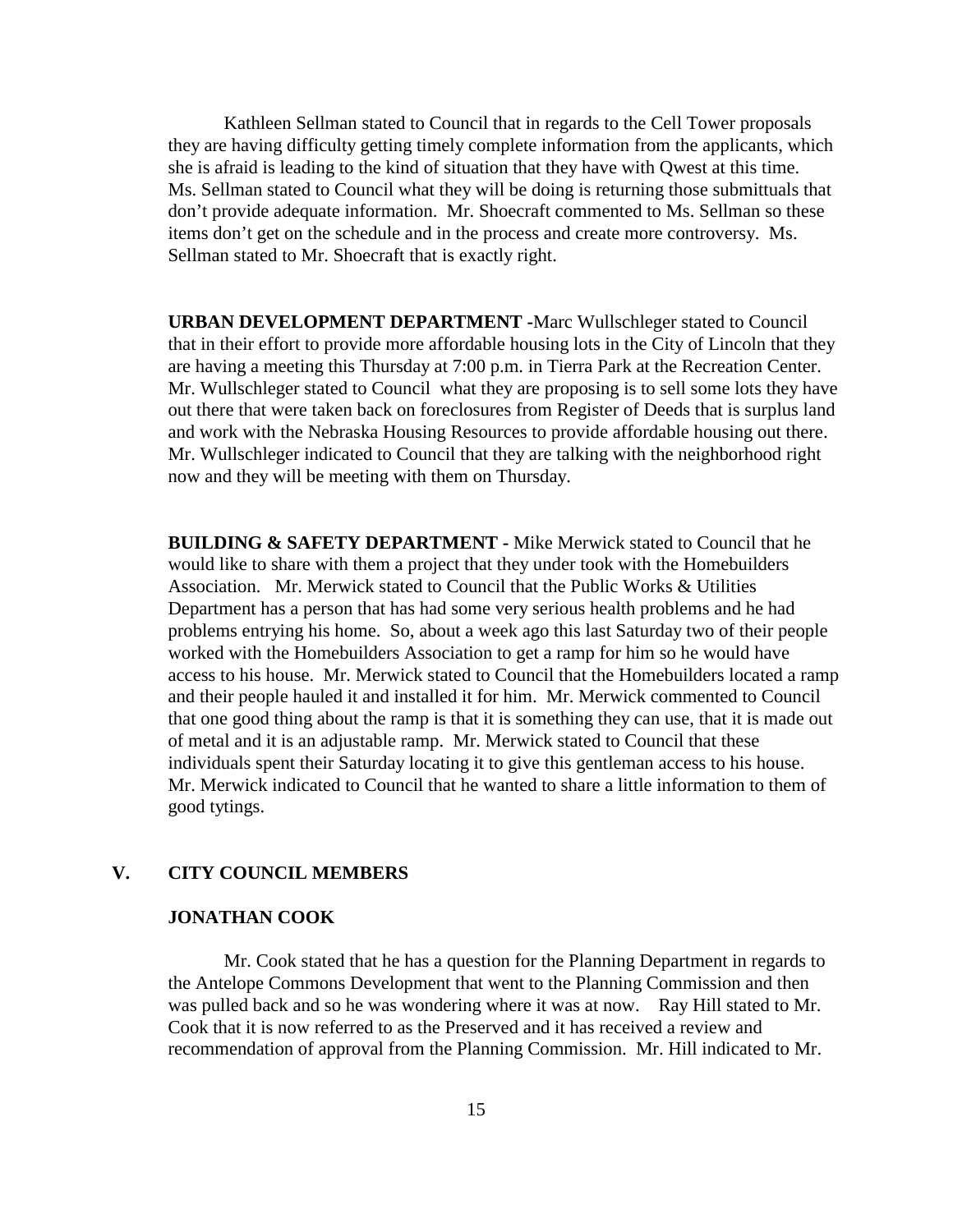Cook that the applicants have not resubmitted revised drawings in order for it to be presented to the City Council. Mr. Cook asked Mr. Hill if there was any time frame on it. Mr. Hill indicated to Mr. Cook that it is their project. Mr. Cook stated to Mr. Hill okay.

Mr. Cook stated that he wants to ask about detours off of Highway 2 when there are accidents. Mr. Cook stated that maybe some time he could meet with Allan Abbott to discuss this issue a little bit more in detail.

Mr. Cook stated that he would like to talk to the Mayor after the Director's Meeting today.

#### **ANNETTE McROY**

Ms. McRoy stated that she spent the weekend in Minneapolis at a Community Leadership Institute that was with Neighborhoods Inc. working with Community Yearbook Leaders and Activists with their neighborhoods. Ms. McRoy stated that she meet a lady from Chicago who was a Planner from the Planning Department and she came with one of the Neighborhood Groups. Ms. McRoy stated that it was very interesting because a couple of other groups as she went around and talked to them were people who worked with Neighborhood Groups (kind of like cross training) that came down to the Conference to see what was going on in neighborhoods around the Country. Ms. McRoy stated that she thought it was a very interesting Conference and stated that Chicago sent a lot of City staff down along with Neighborhood Leaders. Ms. McRoy stated that she just wanted to share this information with them and commented that she knows they are on a tight budget and they might not be able to spare a Planner to attend one of these Neighborhood Institute Conference. But, she thought it was a good concept that they could "cross-train" some of the City's staff that belonged to the Neighborhood **Institute.** 

Mr. Shoecraft stated that he knows when he attended the conference in Madison, Wisconsin called "The Neighborhoods, USA Conference" that those neighborhoods were happy to see elected officials there. Mr. Shoecraft indicated that they also have people who are on the Community Development Task Force because when he served on this Task Force prior to Mr. Cook that they were there, so it is happening and they do find some great ideas. Mr. Shoecraft stated like the Traffic Calming that they have brought back and things that they're going to try at  $33<sup>rd</sup>$  & Sheridan.

#### **CINDY JOHNSON - NO COMMENTS**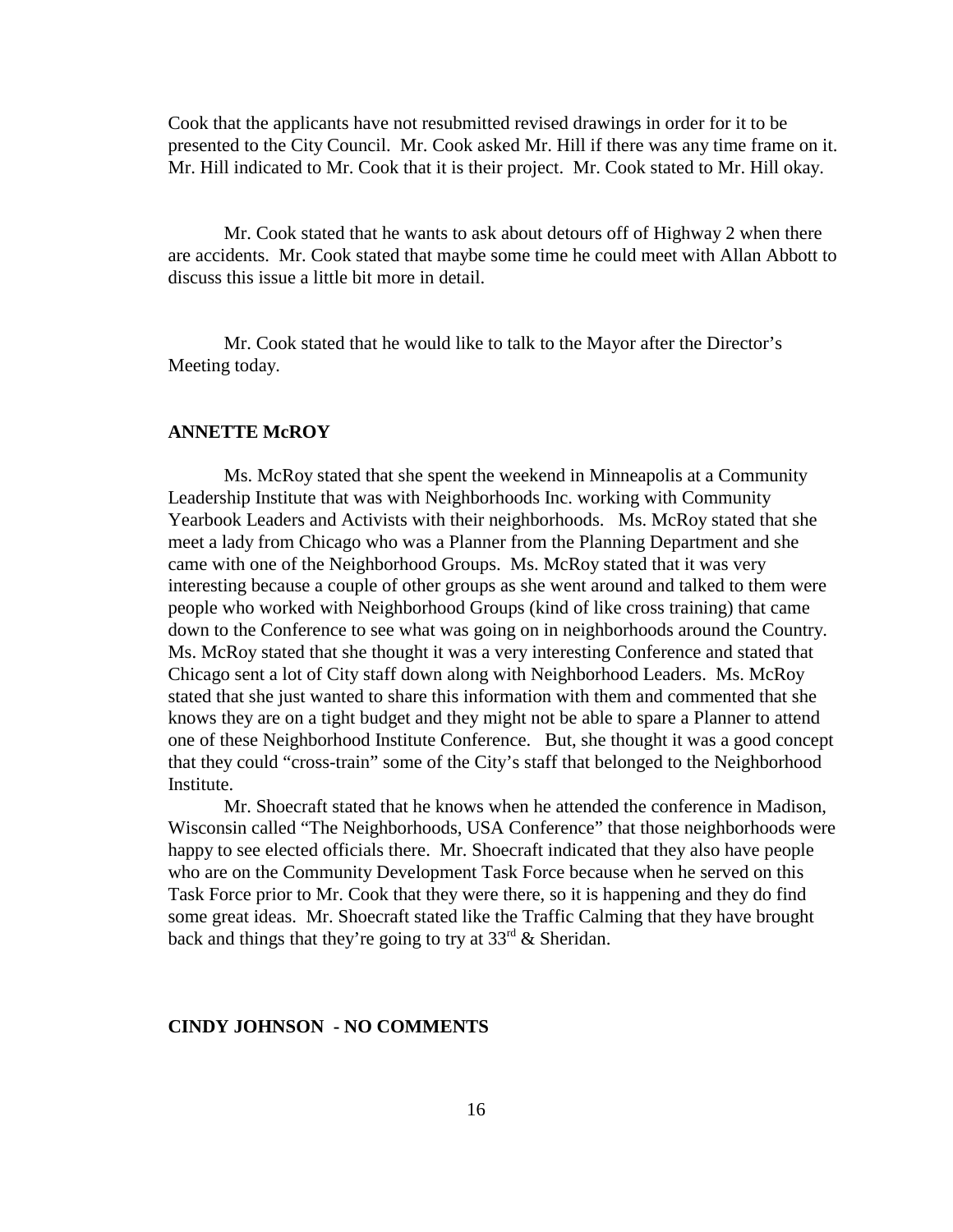#### **JERRY SHOECRAFT**

Mr. Shoecraft stated to Mayor Wesely that he has a couple of questions about the East and South Beltway Concept and he was wondering when are they going to start back on it or revisiting those issues. Mayor Wesely stated to Mr. Shoecraft that they will get back on it in about two weeks because there is a Public Information Meeting on March 27<sup>th</sup>. Allan Abbott stated to Mr. Shoecraft that the Draft Environmental Impact Statement is being printed and it should be distributed by March 23<sup>rd</sup>. Mr. Abbott stated to Mr. Shoecraft that they will have the Public Hearings in April, then the next step will be how they come back to the Council and how they come back to the County. Mr. Shoecraft asked Mr. Abbott when it comes back to the Council or the County is it in a legislative form such as an ordinance form or a resolution form. Mr. Abbott indicated to Mr. Shoecraft that is some of the questions that have been coming up as to exactly how it is presented to them or are they going to have all three on the East come forward or are they going to have one come forward as it goes to the Planning Commission. Mr. Abbott stated to Mr. Shoecraft that these are all issues that they need to discuss, but they would like to get more information when the Public Hearing comes up, so they have the information as well as to how they are going to proceed forward from this point. Mr. Shoecraft indicated to Mr. Abbott the other question he wanted to know is about the separation of the project South vs. East. Mr. Shoecraft stated to Mr. Abbott that he thinks there is conssensus on the South and so he was wondering about the separation of the project. Mr. Abbott stated to Mr. Shoecraft that they want to get the information and have the Public Hearing on it. Mr. Abbott indicated to Mr. Shoecraft that he doesn't want to be quoted that "yes" they are going to break it a part and stated that it is a possibility that it could be, but they will not know that until after the Public Hearing when they get all of the comments. Mr. Abbott commented to Mr. Shoecraft the Public Hearing on the Environmental Document, not the Public Hearing before the City Council. Mr. Abbott stated that right now the best thing to do is wait until after the Public Hearing on it. Mr. Shoecraft commented to Mr. Abbott "yes" on the Environmental Impact Anaylsis, but what about revisiting the past County and City decisions. Mr. Abbott stated to Mr. Shoecraft that's what he is saying that as they go to the document that is going towards the Public Hearing, all three alternates on the East are equal, they're all alike there is no preferred alternative. Mr. Abbott indicated that once that is done, the Selection preferred alternative can occur after that happens rather than before. Mr. Shoecraft stated to Mr. Abbott okay.

#### **JEFF FORTENBERRY**

Mr. Fortenberry stated to Allan Abbott and Nicole Fleck-Tooze that he received a call from a constituent about Capitol Way, that they are starting the process on cleaning it up and dredging it. Mr. Fortenberry stated that the constituent was potentially interested in how the City might be able to participate or at least tell the [inaudible] if there is some